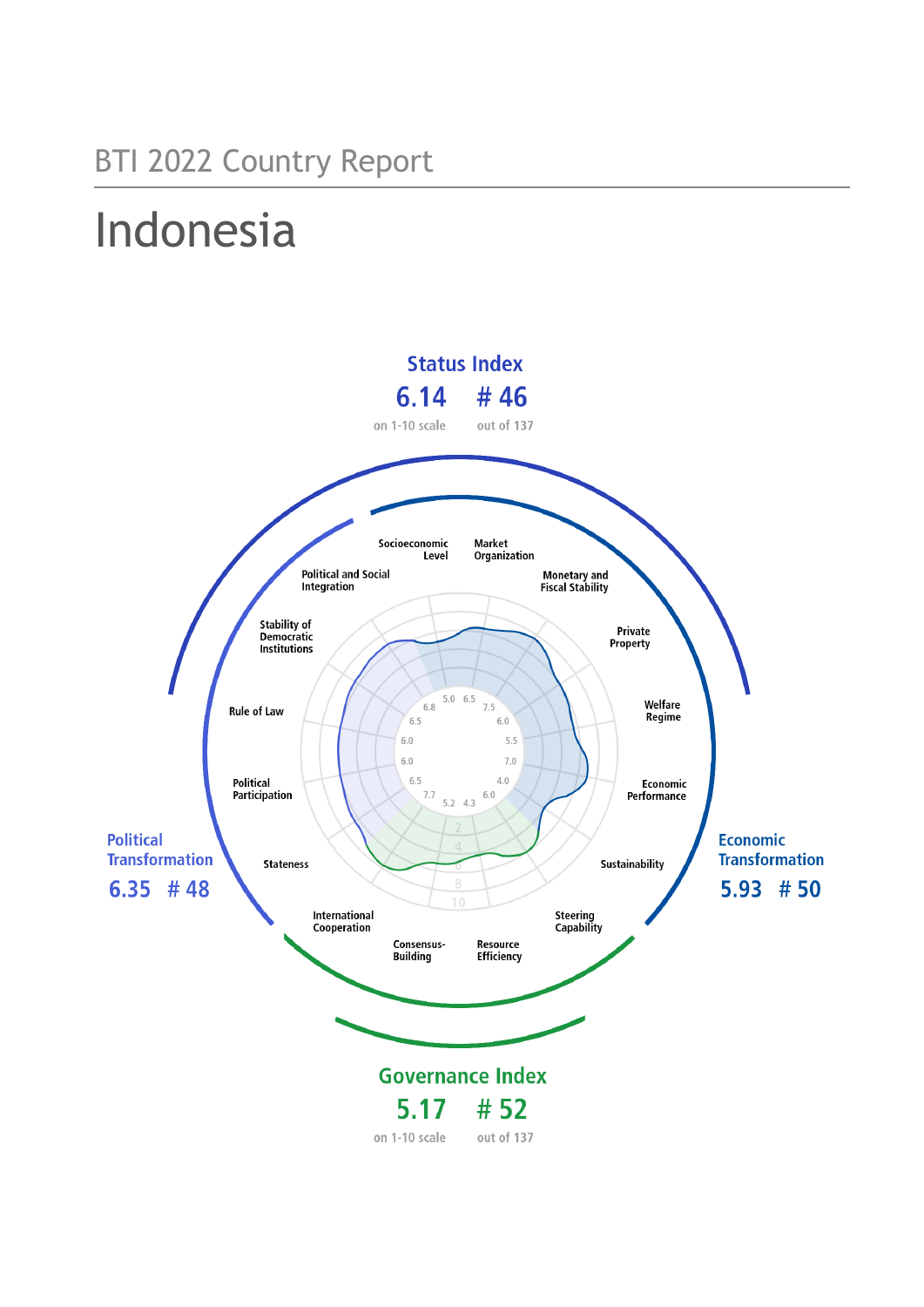This report is part of the **Bertelsmann Stiftung's Transformation Index (BTI) 2022**. It covers the period from February 1, 2019 to January 31, 2021. The BTI assesses the transformation toward democracy and a market economy as well as the quality of governance in 137 countries. More on the BTI at [https://www.bti-project.org.](https://www.bti-project.org/)

Please cite as follows: Bertelsmann Stiftung, BTI 2022 Country Report — Indonesia. Gütersloh: Bertelsmann Stiftung, 2022.

This work is licensed under a **Creative Commons Attribution 4.0 International License**.

#### **Contact**

Bertelsmann Stiftung Carl-Bertelsmann-Strasse 256 33111 Gütersloh Germany

**Sabine Donner** Phone +49 5241 81 81501 sabine.donner@bertelsmann-stiftung.de

**Hauke Hartmann** Phone +49 5241 81 81389 hauke.hartmann@bertelsmann-stiftung.de

**Claudia Härterich** Phone +49 5241 81 81263 claudia.haerterich@bertelsmann-stiftung.de

#### **Sabine Steinkamp** Phone +49 5241 81 81507 sabine.steinkamp@bertelsmann-stiftung.de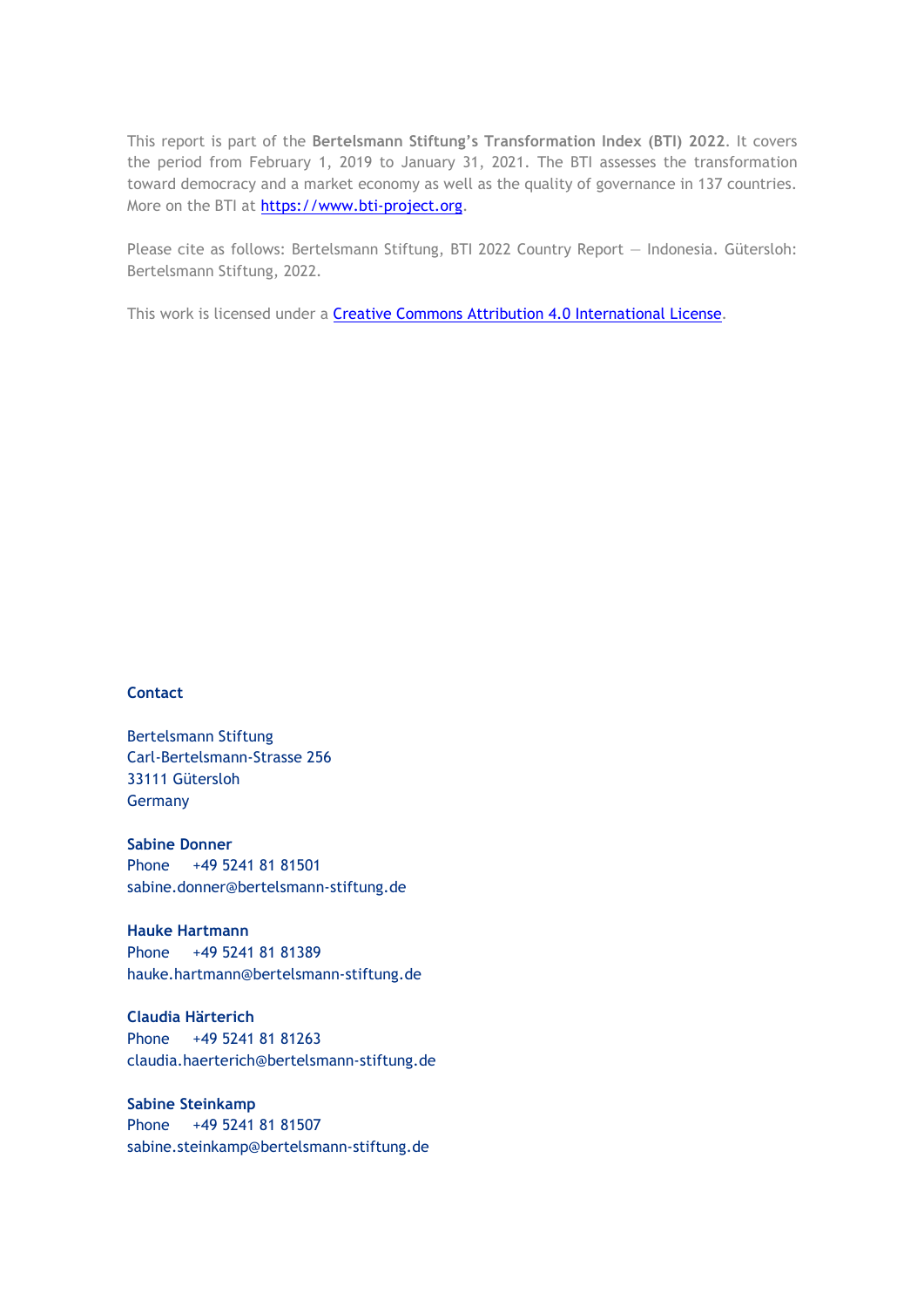#### **Key Indicators**

| Population               | M      | 273.5 | HDI                            | 0.718 | GDP p.c., PPP $\ S$          | 12073  |
|--------------------------|--------|-------|--------------------------------|-------|------------------------------|--------|
| Pop. growth <sup>1</sup> | % p.a. | 1.1   | HDI rank of 189                | 107   | Gini Index                   | 38.2   |
| Life expectancy          | vears  | 71.7  | UN Education Index             | 0.650 | Poverty <sup>3</sup><br>$\%$ | 19.9   |
| Urban population %       |        | 56.6  | Gender inequality <sup>2</sup> | 0.480 | Aid per capita $\mathsf S$   | $-2.3$ |
|                          |        |       |                                |       |                              |        |

Sources (as of December 2021): The World Bank, World Development Indicators 2021 | UNDP, Human Development Report 2020. Footnotes: (1) Average annual growth rate. (2) Gender Inequality Index (GII). (3) Percentage of population living on less than \$3.20 a day at 2011 international prices.

## Executive Summary

Between 2019 and 2021, the quality of democracy in Indonesia continued to slowly but noticeably deteriorate. Re-elected in 2019, President Jokowi has pursued a two-track strategy against the country's influential Islamist movement, which had become increasingly visible since the mid-2010s. On the one hand, he has integrated more centrist Islamist figures and ideas into his government, with a conservative cleric becoming Jokowi's vice president in 2019. On the other hand, the government has repressed the most radical Islamist leaders, banning a major organization in December 2020 and putting its charismatic patron behind bars. Both of these strategies undermined liberal freedoms, albeit in very different ways. While socially and politically conservative themes became entrenched in government discourse, the space for anti-regime dissent (of whatever color) has narrowed further.

The COVID-19 crisis has also allowed the government to discourage, and eventually ignore, societal protests against some of its policies under the pretext of upholding social distancing regulations. Several controversial laws were pushed through parliament in 2020 that would have been difficult to pass in normal, non-COVID-19 times. Among them was the Omnibus Law that was strongly opposed by labor unions and other activists. Moreover, critics of the government's lackluster COVID-19 crisis management claimed that the government tried to silence them. These critics pointed out, with some justification, that the government had been slow to react in the initial phase of the crisis and prioritized the economy over health concerns in later periods. As a result, Indonesia saw its case numbers rise consistently throughout 2020 (at the end of the year, the country had by far the most cases and deaths in Southeast Asia). Furthermore, while initially the Indonesian economy did not suffer as much as those of other countries, the protracted health crisis has meant that Indonesia's prospects for a quick post-crisis recovery are poorer. Domestically as well as internationally, Indonesia's response attracted particular criticism because some of its poorer regional neighbors, such as Vietnam, recorded significantly better outcomes.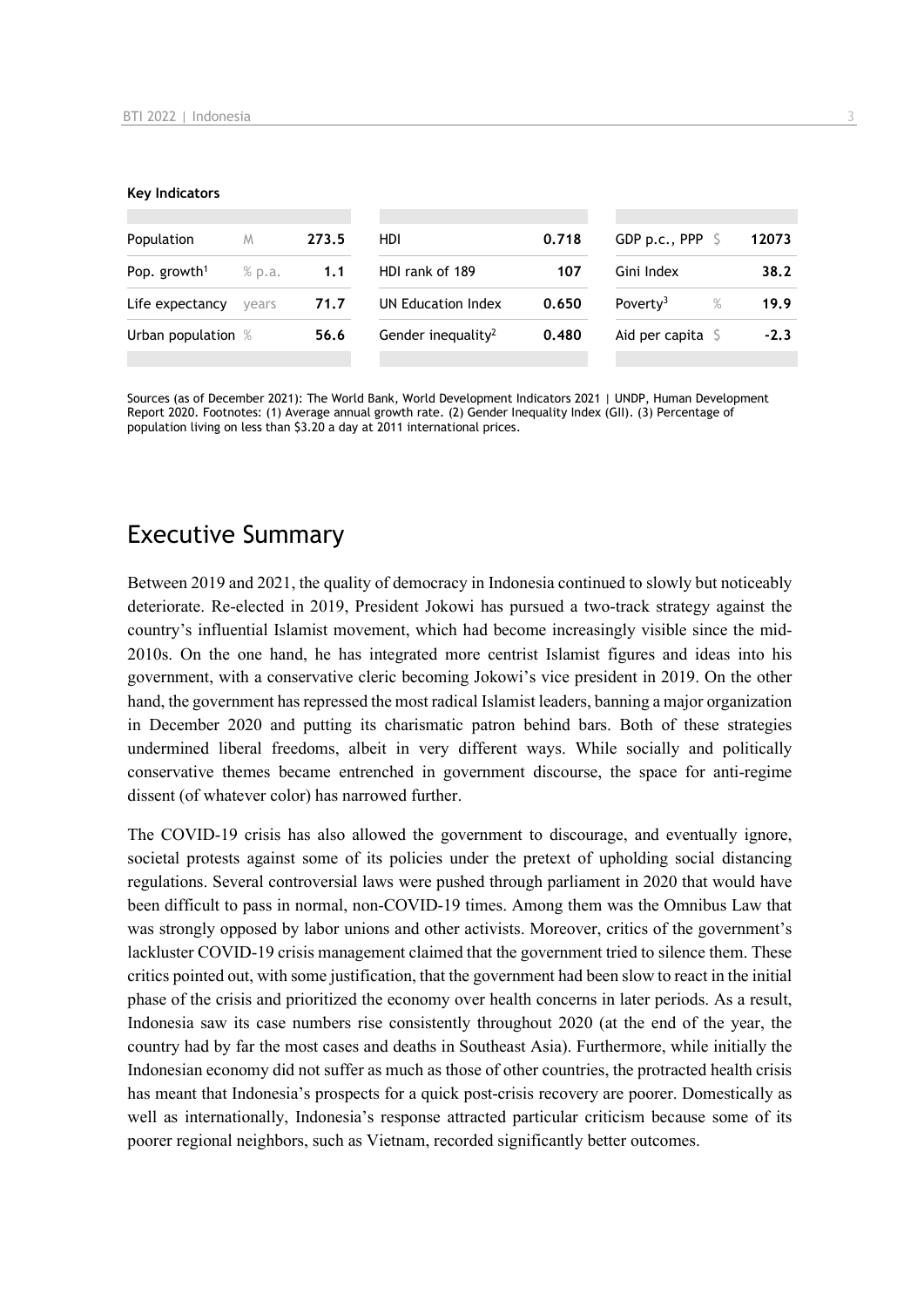It is important to note, however, that despite the decline in democratic quality – which continued throughout the COVID-19 period – Indonesia remains an electoral democracy. The 2019 presidential and legislative elections – the fifth since the fall of authoritarianism in 1998 – underscored that point once more. Unlike other states in the region, Indonesia has not crossed the line to electoral authoritarianism, although the risk of this occurring in the medium to long term has increased. Formally, the institutions of democracy remain in place and elections continue to be competitive. Nominal support for democracy as a general concept also remains high among the elite and wider population. While the understanding of what democracy entails differs widely among Indonesians, the fact that democracy is at least rhetorically supported is significant. Finally, the level of communal violence remains moderate to low by international standards and by Indonesia's own experiences of large-scale violence in the 1940s, 1960s and 1990s.

At least on paper, Indonesia made a significant shift toward free market policies after Jokowi's reelection in 2019. Prior to the election, Jokowi and other politicians had taken protectionist stances on many issues, especially in relation to import barriers. Subsequently, however, Jokowi initiated the above-mentioned Omnibus Law, which constituted the largest deregulation package of the post-authoritarian period. It is too early to tell what the impact of these deregulation measures will be – many will require implementing government decrees – and even some multinational companies have raised concerns over the apparent reduction in environmental protections included in the law. These uncertainties combine with the continued existence of protectionist ideas and policies to warrant some caution as far as the government's commitment to a socially and environmentally sustainable market economy is concerned.

## History and Characteristics of Transformation

Indonesia's democratic transition began in May 1998, when longtime autocrat Suharto resigned from the presidency after 32 years in office. Supported by the military, the bureaucracy and his Golkar party, Suharto had ruled the archipelago with an iron fist after bloodily suppressing a communist coup attempt in October 1965. For much of his tenure, Suharto governed with a mixture of repression, patronage and performance legitimacy – the latter drawing from high levels of economic growth under his watch. But the Asian Financial Crisis of 1997 to 1998 led to the collapse of the Indonesian economy, destroying the foundations upon which Suharto's power had rested. As a result, cracks in the regime emerged, which in turn emboldened street protests and encouraged Western capitals to reconsider their support for their former anti-communist ally. When the armed forces deserted him as well, Suharto had no other option but to resign.

While Suharto's resignation occurred amid significant mass mobilization, the regime change itself took place as a pact-based transition. Opposition forces allowed Suharto's vice president, the hugely unpopular B.J. Habibie, to take power in exchange for assurances of substantial political reform. Indeed, Habibie's reforms – most of which he began implementing only a week after Suharto's fall – far exceeded the opposition's expectations. He scheduled free and fair elections, lifted restrictions on the press, released political prisoners and even launched a decentralization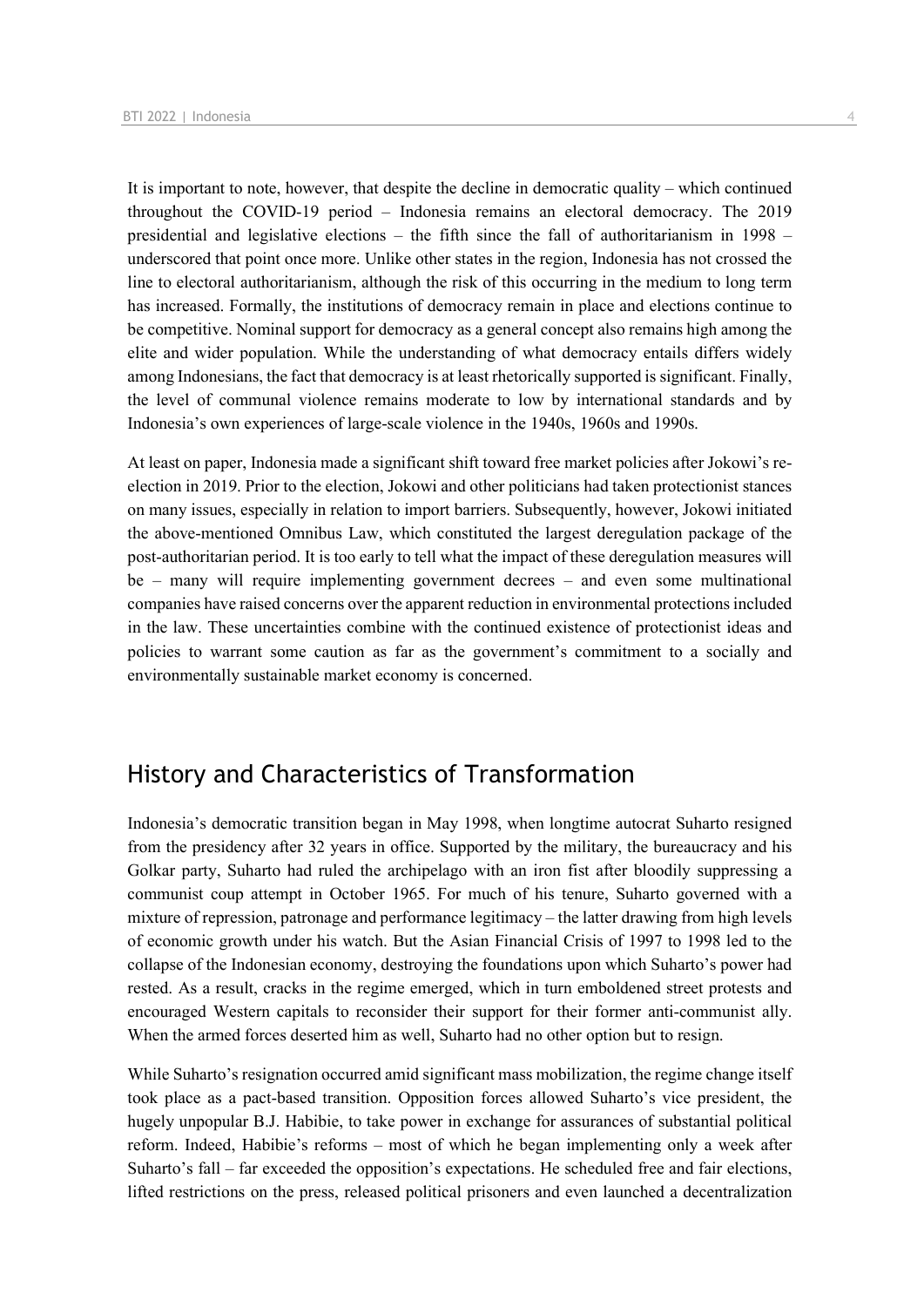process that turned the heavily centralized state into one of the most decentralized polities in the developing world. The June 1999 parliamentary elections were globally praised as free, fair and competitive, and Habibie handed over power to his successor Abdurrahman Wahid in October 1999. However, Wahid was appointed by the only partially elected People's Consultative Assembly, making political conflict unavoidable. Wahid was soon locked in a hostile conflict with parliament and, after his attempt to dissolve it in an unconstitutional manner in July 2001, the legislature impeached him. He was replaced by Vice President Megawati Sukarnoputri, who governed between 2001 and 2004.

While Megawati's presidency has often been described as visionless, it was during her term that the most important reforms of the post-1999 era were launched. Direct presidential elections were introduced; the military was legally depoliticized; a Constitutional Court was established; an Anti-Corruption Commission was founded; and direct local elections for governors, mayors and district chiefs were enshrined in decentralization laws. When these reforms became fully operational in 2004 and 2005, Indonesia finally completed its democratic transition. The main beneficiary of this trend was Susilo Bambang Yudhoyono, who won the first direct presidential elections in 2004 and was re-elected in 2009. While he further stabilized the polity, he was often accused of inactivity. At the end of Yudhoyono's term, two populist challengers emerged who competed for his succession: the ultranationalist Prabowo Subianto, who proposed a return to stronger centralist government; and Jokowi, who claimed to stand for the continuation of the democratic status quo while promising improvements to public service delivery. Jokowi eventually won the elections in July 2014.

Although Jokowi achieved a high level of popularity (his approval ratings hovered consistently around 70% from 2015 to 2020), the president disappointed those who believed that he would, at the very least, defend the existing democratic polity. Under his watch, democratic quality declined. In part, this was because he simultaneously attempted to suppress the anti-democratic challenges of Prabowo and his Islamist allies, while also accommodating some of their themes. At the end of his 2014 to 2019 term, Jokowi had given up on any meaningful democratic reforms, and instead focused almost exclusively on infrastructure development and maintaining social order. After the 2019 elections, he further tightened his political control: after Prabowo split from his radical Islamist supporters, Jokowi invited the former to join his government and repressed the latter. The COVID-19 crisis, which he claimed to have managed well even though Indonesia became southeast Asia's key hot spot, gave him further reasons to sideline discussions on democratic reforms and instead concentrate on technocratic dimensions of government – which led many critics to describe Jokowi's government as a formally democratic re-manifestation of Suharto's regime.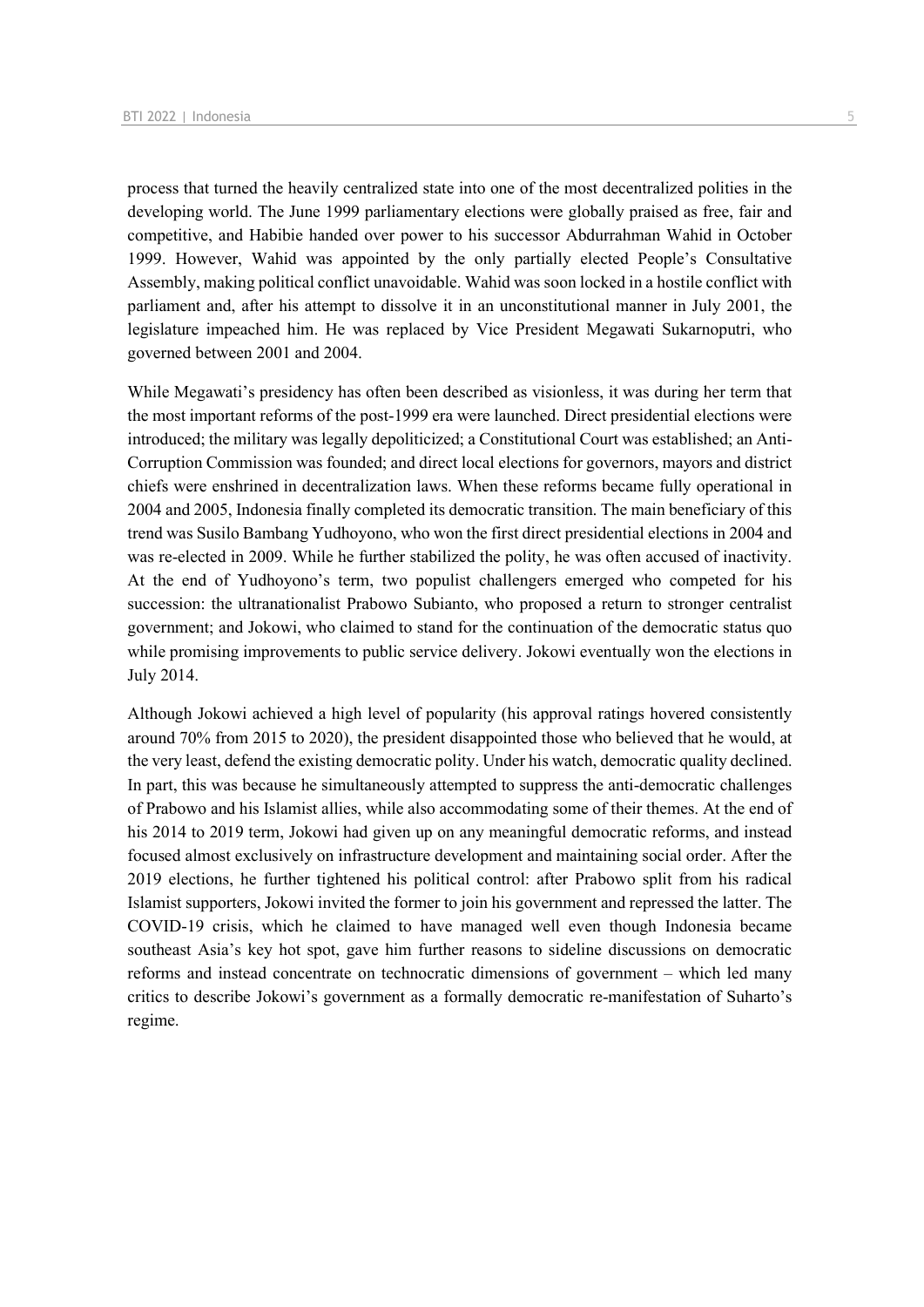The BTI combines text analysis and numerical assessments. The score for each question is provided below its respective title. The scale ranges from 1 (worst) to 10 (best).

## Transformation Status

## I. Political Transformation

#### **1 | Stateness**

The Indonesian state's monopoly on the use of force is generally accepted. Only a few groups continue to fundamentally challenge it and their influence is weakening. In the province of Aceh, where separatist rebels challenged the state's authority between the 1970s and mid-2000s, a 2005 peace agreement is in place, which is currently stable. Papuan guerilla fighters continue to oppose the Indonesian state, but their forces are small and exercise territorial control only over tiny parcels in very remote highland areas. Islamic State (IS) group terrorists, some of whom held small interior areas of Central Sulawesi in 2015 but were subsequently detained, have also lost much of their power.

While Indonesia experiences regular terrorist attacks, such as a suicide bombing that targeted Medan's police headquarters in November 2019 and injured six people, these do not substantially undermine the state's monopoly on power. To further strengthen its authority, the state banned Hizbut Tahrir Indonesia in 2017 and the Islamic Defenders Front in 2020, ultraconservative Islamist groups that want to establish a religious state in Indonesia. In compensation for this move, however, the government has made concessions to other Islamist groups, integrating them into the state structure. Similar concessions continue to be extended to mafia-style gangs across the country, which have close connections to local police and military.

Most Indonesians tend to support the existing state format, but there are significant tensions between the idea of a nation-state and the notion of Islam's supremacy. In a July 2019 survey, 13% of Indonesians supported the idea of creating a state based on Islamic law, while an additional proportion of respondents wanted Islam to play a stronger role in state organization. While this unresolved debate over Islam's place in the nation-state and the increasing influence of religious conservatives has marginalized minorities (e.g., the Ahmadis, the Shi'ites, the native-faith followers, LGBTQ+ citizens and ethnic Chinese), none of them have actively been denied citizenship rights (although some minorities reported that they found it difficult to

#### **Question** Score

## Monopoly on the use of force 7  $\frac{22}{10}$  $106$

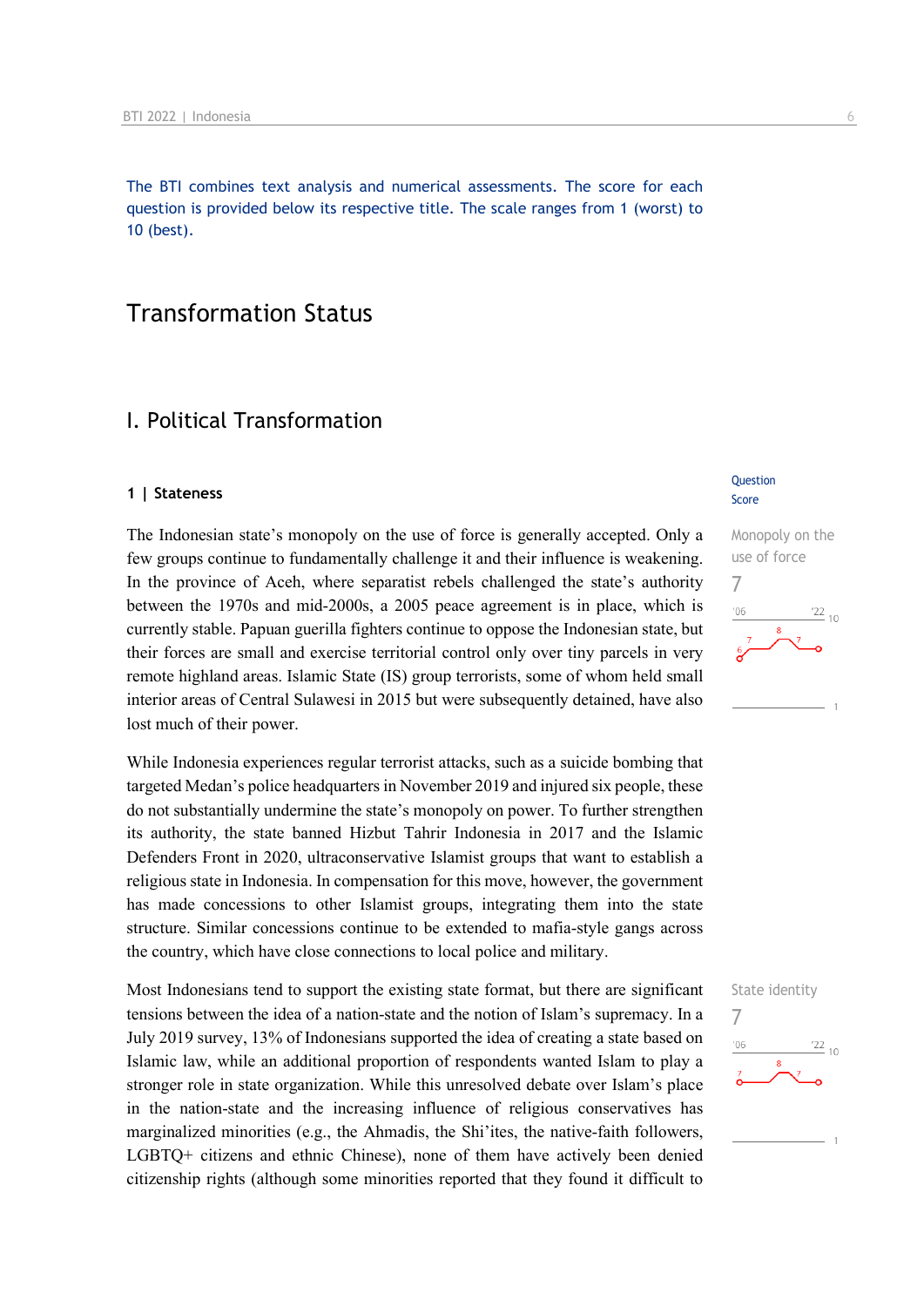obtain the new electronic identity cards rolled out by the government). Indeed, for many minorities (including ethnic Chinese, who faced problems securing citizenship under the pre-1998 autocratic regime), the problem no longer concerns obtaining citizenship, but rather the discrimination they face despite being citizens.

As with the debate on state identity, Islamic conservatives have in recent years increased their influence over the workings of political and legal institutions. Given that 87% of its population are Muslim, Indonesia has traditionally struggled to maintain a balance between promoting Islamic values and the pluralist character of the constitution.

During the COVID-19 pandemic, the government allowed religious considerations to guide its public health decisions – it was reluctant to ban travel during the 2020 Eid al-Fitr holiday and made vaccine use dependent on a fatwa declared by religious scholars. Similarly, while the Indonesian constitution guarantees freedom of religion, this right has been increasingly hollowed out. One indication of this is the rise in the number of blasphemy cases. In the first half of 2020 alone, there were 38 such cases.

At the same time, LGBTI citizens have faced attacks and discrimination, with local state officials since 2018 introducing a range of anti-LGBTI local regulations. These local regulations add to other, already existing bylaws that enforce Islamic dress or behavioral codes. These bylaws threaten women's rights and the ability of religious minorities to practice their faith, and the acquisition of licenses for non-Muslim places of worship continues to be difficult. The naming of a new minister of religion in December 2020, who promised to uphold the multi-religious spirit of the constitution, has triggered some optimism that the state might be more prepared to ignore public pressure from Muslim clerics, although the immediate pushback against the new minister from Muslim clerics indicates that the minister faces a difficult task.

The Indonesian state has a functioning administration that reaches into all levels of state organization. Indeed, the expansion of the state apparatus that accompanied the post-decentralization explosion in the number of districts, sub-districts and villages has vastly increased the reach of the Indonesian bureaucracy. However, the quality of administrative services delivered by the administration is often low. For instance, the provision of jurisdiction remains marred by corruption and the taxation system is poor (Indonesia's tax-revenue-to-GDP ratio is only 9.8%).

The low quality of public services became obvious during the COVID-19 pandemic, when the poor quality of health care infrastructure made it difficult for the government to respond effectively. For instance, Indonesia had one of the lowest testing rates in the world, which it blamed on a lack of suitable laboratories in its public health domain. In the same vein, the administration initially struggled to get social assistance to recipients – a circumstance aggravated by corruption in the bureaucracy charged with distributing social assistance. Overall, however, the muchfeared collapse of public services did not occur during the pandemic and social protection measures were intensified in the second half of 2020.



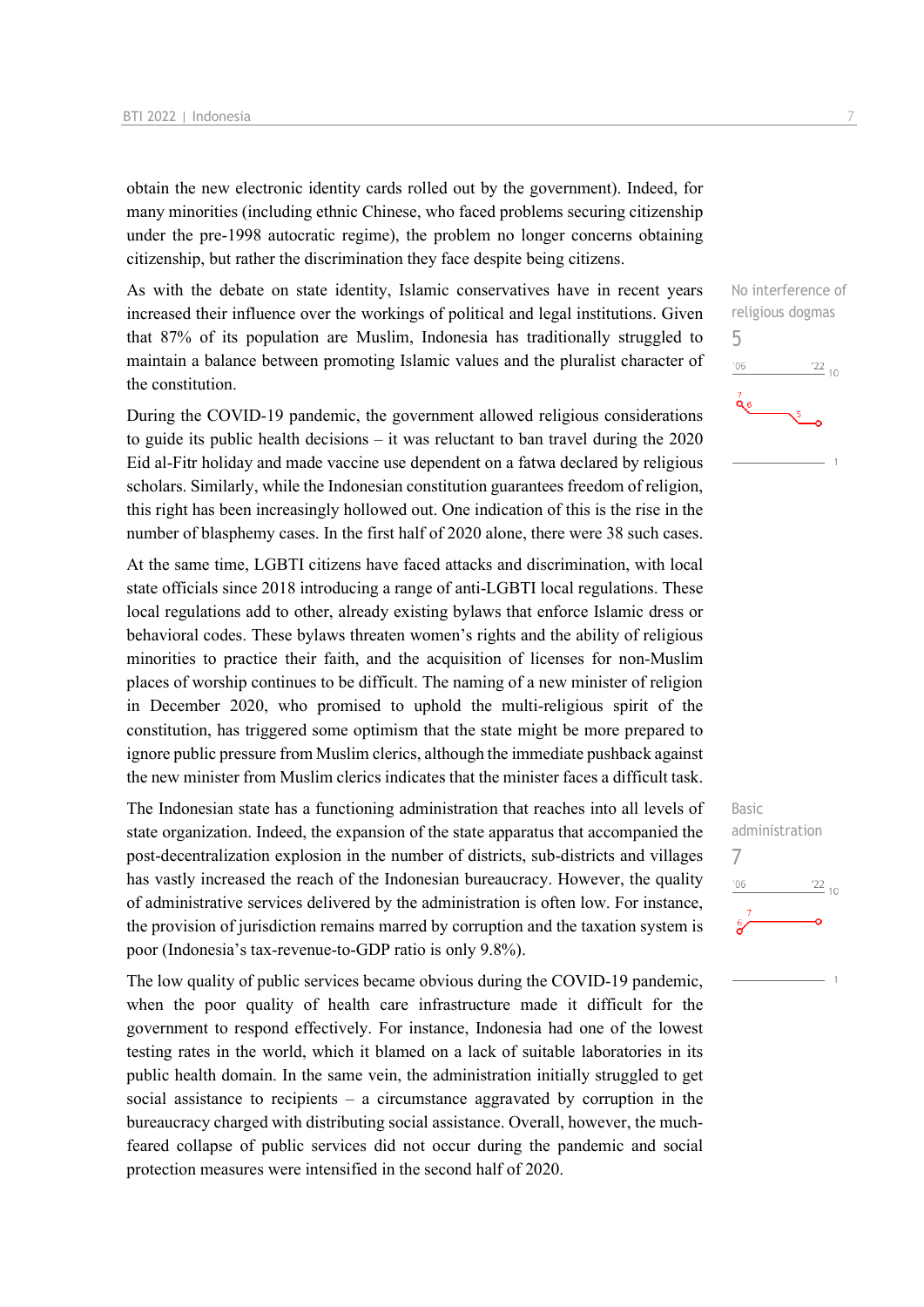#### **2 | Political Participation**

Every five years, Indonesians go the polls to elect the president, members of the House of Representatives and Regional Representative Council, and members of provincial and district-level parliaments. They also vote for governors, mayors, district leaders and village heads. The direct ballots for president, governors, mayors and district heads include the possibility of run-offs. Most Indonesians believe that these elections are generally free, fair and competitive. While this perception formally remains true, recent elections, both local and national, have seen trends that undermine the substantive quality of elections. First, there has been an everincreasing level of vote-buying, involving a sophisticated system of brokers. Second, electoral competitiveness has narrowed. In 2020, 25 out of 270 local elections involved only one candidate (up from 16 in 2018, nine in 2017, three in 2015 and none before that). At the national level, the high nomination threshold resulted in only two presidential nominations for the 2019 elections (there had been five in 2004, three in 2009 and the same two nominations in 2014). Third, President Jokowi used his incumbency more forcefully than his predecessors to pull state actors into supporting him electorally. He called on the military and the police to promote his government's achievements; governors and district heads were "encouraged" to openly declare their support. Fourth, most owners of private television stations lined up behind Jokowi's 2019 campaign, leading to overwhelmingly positive coverage for the president. Finally, local and national elections have acquired an increasingly religious-sectarian polarized tone, focusing contests on the piety of each candidate and further diminishing the policy content of election campaigns.

Although democratically elected politicians can generally govern without intervention in relation to standard issues of administration, veto powers have increasingly succeeded in imposing their agendas on the government. For instance, the cleric who signed a blasphemy fatwa against Jakarta governor Basuki Tjahaja Purnama in 2016, and thus legitimized mass demonstrations against him, became so influential that Jokowi ultimately felt the need to name him his presidential running mate for 2019. This pointed to the growing veto power of Islamist groups (despite the ban on the most extreme Islamist groups), adding to the expanding role of other influential actors, such as the military. Under the Jokowi administration, the military has shown greater assertiveness in non-defense missions. For instance, military figures dominated the early COVID-19 crisis team that Jokowi relied on, sidelining epidemiologists who were better qualified for such positions. The Jokowi administration also became more supportive of the military's aspiration to assume non-defense responsibilities. For example, Jokowi signed a presidential regulation that allows active officers to occupy functional posts outside of the TNI.



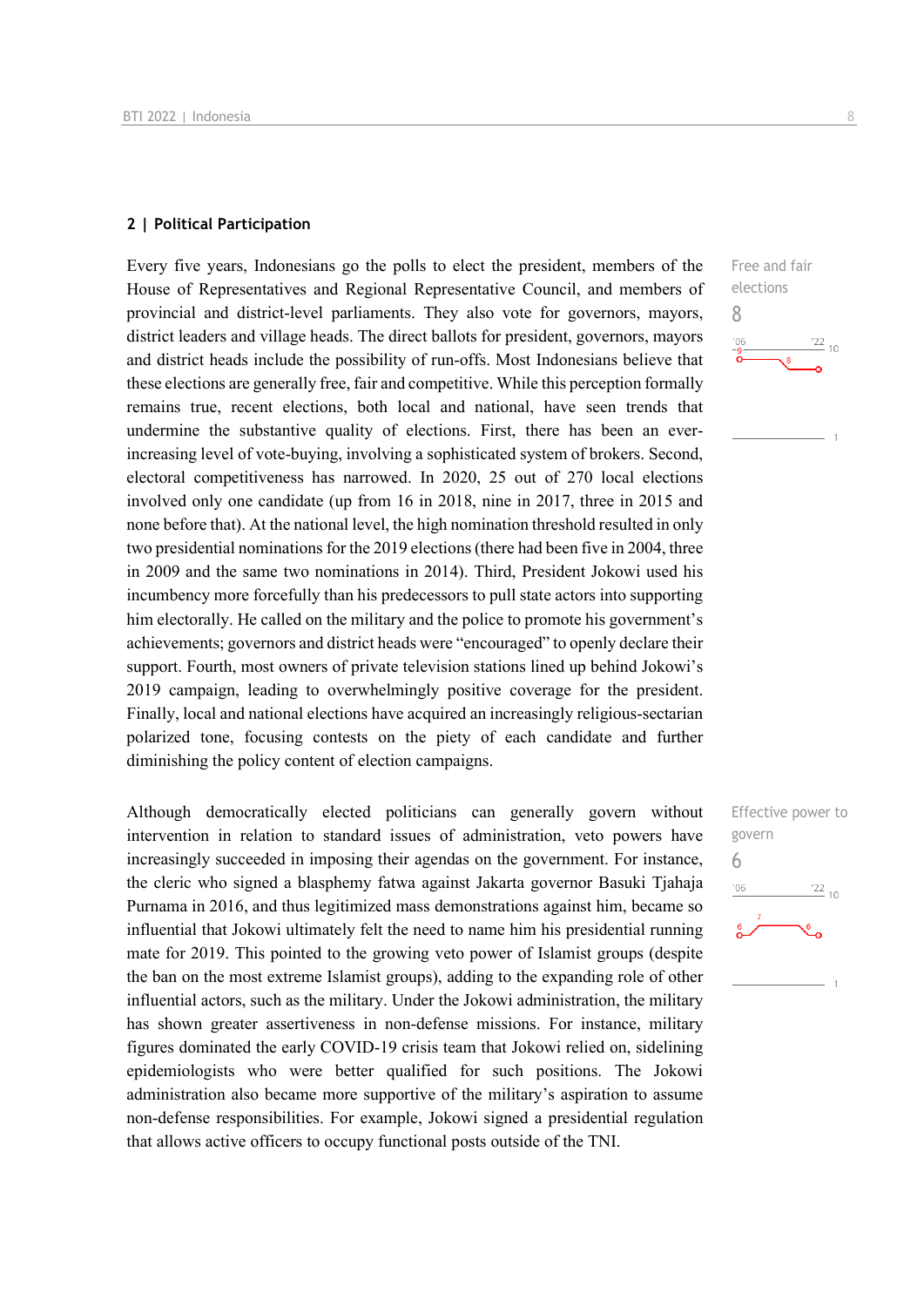Furthermore, given the absence of a functioning party and campaign financing system, many politicians have become highly dependent on oligarchs as sponsors. In return for contributions, they pass regulations or approve projects that benefit their donors. For instance, the 2020 Omnibus Law that deregulated the economy was strongly promoted by oligarchic actors.

In most parts of Indonesia, the freedom of association and assembly is generally upheld. But there are important exceptions, which have increased in severity. First, groups advocating the separation of their territory from Indonesia are systematically repressed. In Papua, where such advocacy is strongest, the right to assembly and association for pro-independence activists does not exist, and those who try to gather are often arrested. Throughout 2020, hundreds of demonstrators were arrested for participating in peaceful political protests. Second, left-wing activism has been increasingly discouraged and prosecuted. In March 2020, three activists demonstrating against logging operations in Bima were arrested and charged. Third, non-mainstream religious and social groups (e.g., Ahmadis, Shi'ites or LGBTI citizens) enjoy no protection of their assembly and association rights. Their meetings are often disbanded and their members assaulted, both by societal groups and law enforcement agencies. Fourth, the government has increasingly used the amended Law 16/2017 on Mass Organizations, which allows the government to ban any organization on ideological grounds. After banning Hizbut Tahrir Indonesia in 2017, it outlawed the Islamic Defenders Front in late 2020. Finally, the government exploited genuine social distancing concerns to limit the space for political protest in 2020 and push through controversial pieces of legislation (e.g., the Mining Law and the Omnibus Law), which otherwise would have attracted mass street protests. The assembly regulations varied from region to region, and often changed, but in Jakarta, for example, only five people were allowed to meet in September 2020. While regulations after December 2020 rarely included a concrete limit on the number of persons, some form of ban on mass gatherings remained in place beyond January 2021. While such regulations met the requirements of legality and medical necessity, critics pointed out that they were more likely to be enforced against political activists than against pro-government elites and ordinary citizens. In the latter two categories, enforcement was notoriously lax.

While freedom of expression is generally available to mainstream citizens, it is increasingly restricted for political dissidents and citizens living non-conformist lives. Particularly concerning has been the increase in the government's policing of the cyber sphere. The number of cases brought against citizens for online political defamation more than tripled from 74 during President Yudhoyono's second term (2009–2014) to 233 cases during Jokowi's first term (2014–2019). Of the 241 people charged under Jokowi as of the second quarter of 2020, 82 were accused of insulting the president. This trend has instilled fear in the wider population: in a September 2020 survey, 70% of respondents agreed that citizens are now increasingly afraid to express their opinion and 74% thought it was now more difficult to protest than in



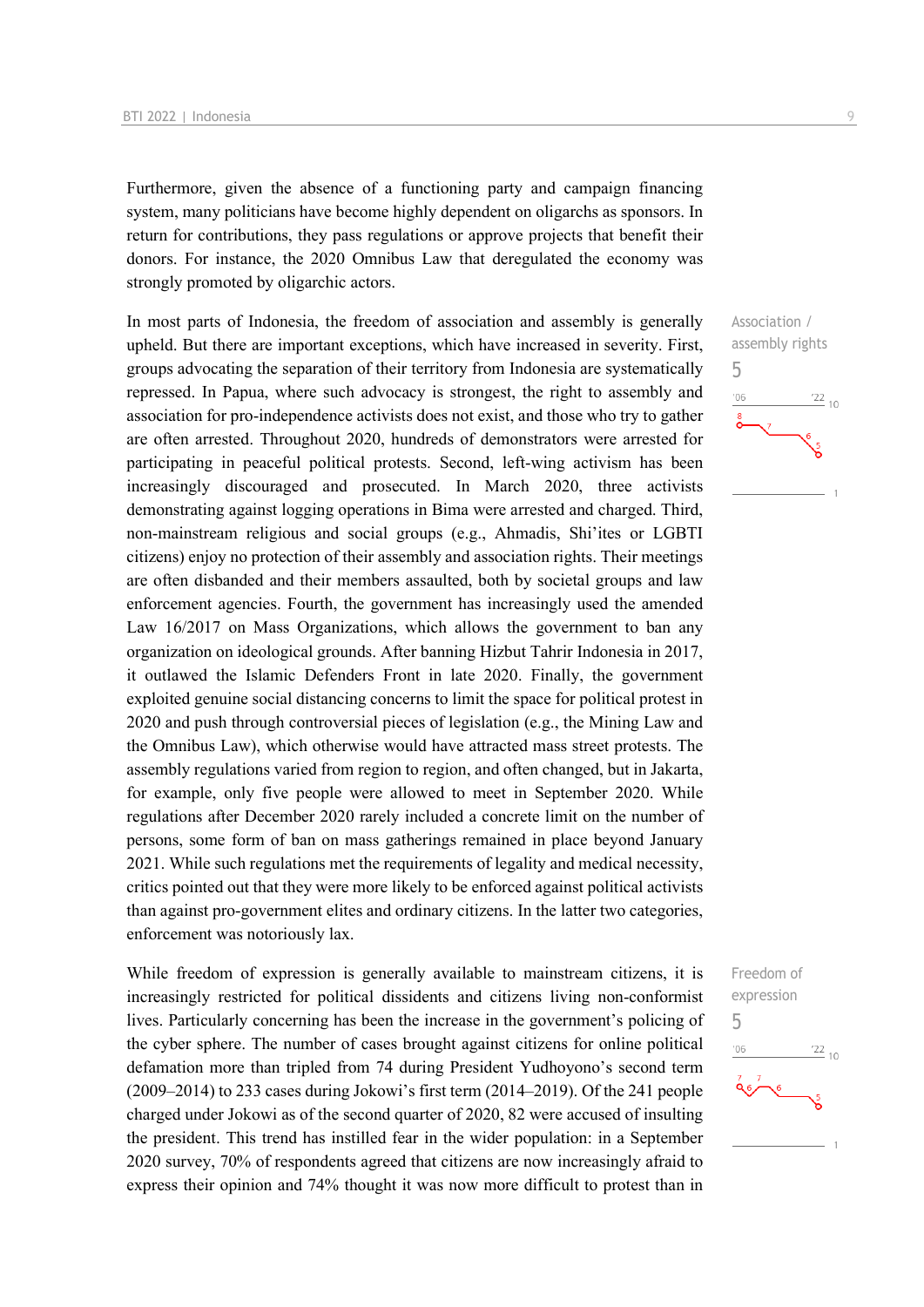the past. Part of the problem has been the emergence of so-called pro-government "buzzers" (or influencers), who attack critics of the Jokowi administration on social media. The government has denied that it pays such influencers, but it has provided budgets for buzzers to help with other campaigns, such as the work substitution program run by the executive during the pandemic. As noted earlier, the ability of religious and sexual minorities to express themselves remains particularly constrained.

During the COVID-19 crisis, the government benefited from another trend that further restricted the free circulation of ideas: the concentration of media ownership, with almost all important outlets adopting a pro-Jokowi reporting bias during the 2019 election. This trend ensured that during the pandemic mass media coverage of the government's response was generally friendly (with the exception of the TEMPO news outlets, which remained independent). Nevertheless, criticism of the government from several epidemiologists has been cited in the foreign press, much to the dismay of the government. In August 2020, the Indonesian embassy in Canberra strongly criticized the Indonesia correspondent of the Sydney Morning Herald for his use of data provided by such epidemiologists.

#### **3 | Rule of Law**

Nominally, post-authoritarian Indonesia has an effective separation of powers. After 1998, both the parliament and the judiciary emancipated itself from the previously excessively strong presidency. But post-Suharto presidents have tried to neutralize the power of parliament by building oversized legislative coalitions. This includes Jokowi's post-2019, second-term government, which holds a large majority in parliament. As a result, parliament's willingness to scrutinize the executive has notably reduced.

During the pandemic, the government declared a health emergency, but not a general state of emergency. In doing so, it followed the regulations outlined in various laws and parliament was in full agreement. Parliament had the right to monitor the government's measures during the health emergency but did little to use this authority. Indeed, parliament signed off on a stipulation that absolved government officials of culpability in the potential misuse of emergency funds. Far from being scrutinized for heavy-handedness, the government was criticized for not doing more to enforce strict social mobility restrictions, with Jokowi keen to project normalcy in order to protect the economy. Thus, the government's refusal to declare a full state of emergency was mostly the result of its intention to suppress the impression that the COVID-19 pandemic was a major emergency, rather than an expression of structural respect for the continued separation of powers.

The judiciary, too, was reluctant to provide strong checks and balances during the pandemic, with the Constitutional Court delaying deliberations on a judicial review of the regulations governing the use of emergency funds mentioned above. The court did, however, function normally in handling non-pandemic cases.

Separation of powers 8 $\frac{22}{10}$  $-06$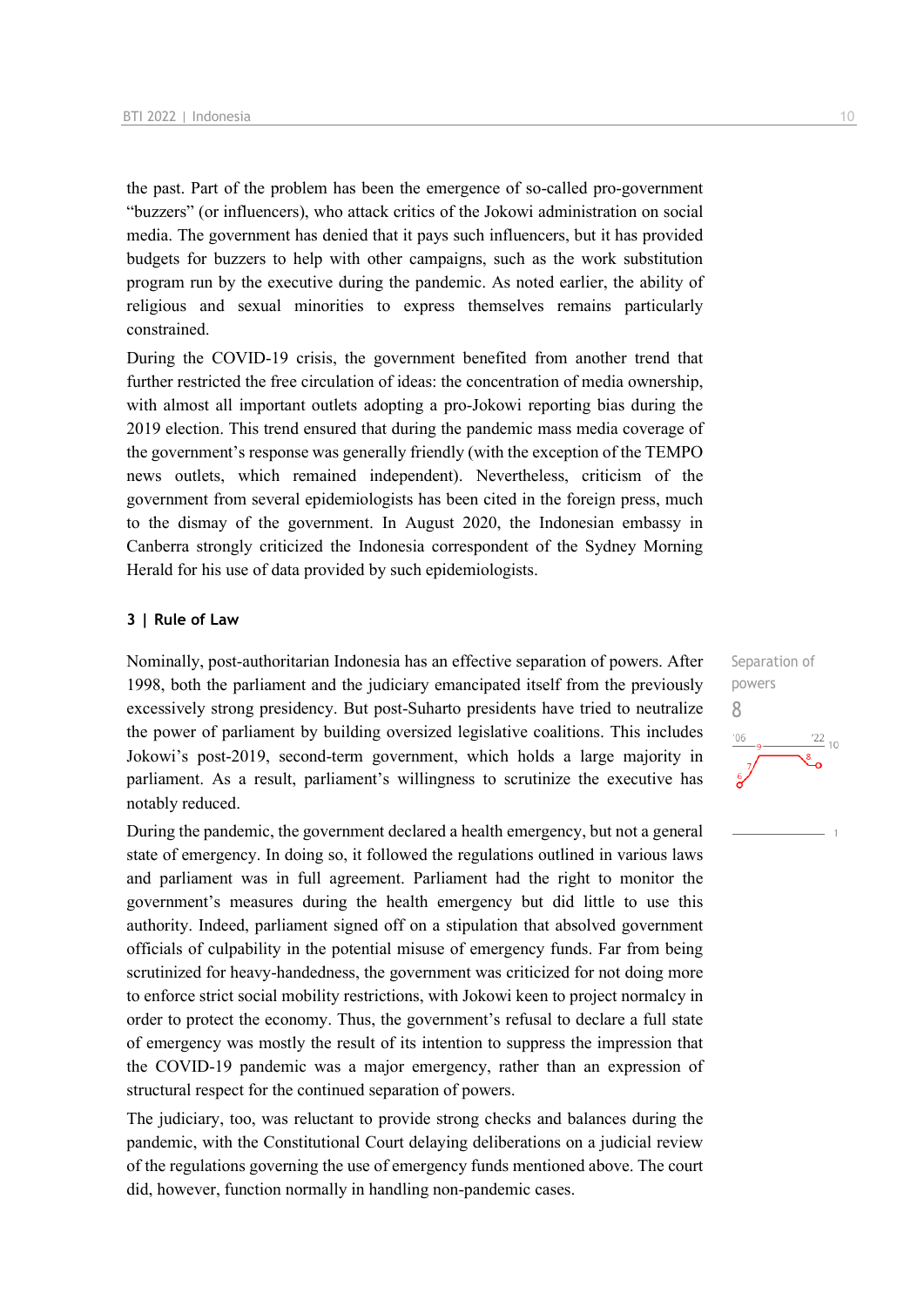Indonesia's judiciary has two main branches: the Constitutional Court, which has the right to review and alter existing laws, and whose nine judges are appointed proportionately by the president, parliament and the Supreme Court; and the Supreme Court, which has the authority to interpret laws and whose judges are elected by parliament to serve five-year terms. While judges are now largely autonomous from political influence, they are by no means independent of corruption and its perpetrators. Bribes can influence judicial procedures at all levels, from police investigations to indictments by the Attorney General's Office to court verdicts and appeals. High-ranking judges continued to be arrested for corruption in the surveyed period. In May 2019, a judge in Balikpapan was arrested for accepting bribes while presiding over a fraud case. Critics were also alarmed by a swift amendment to the Constitutional Court Law in September 2020. The sitting judges are now allowed to serve on the bench until the age of 70, replacing a previous regulation that limited their term to five years and two periods. Many legal academics viewed this revision as the government's attempt to purchase the judges' approval of a number of controversial laws that are certain to come before them over the next few years.

Corruption and abuse of power remain endemic in Indonesia. However, in contrast to the early post-Suharto period, some officeholders are now prosecuted for their actions – in most cases for corruption. Between the establishment of the Anti-Corruption Commission in 2004 and the end of 2019, the commission had handled cases involving 257 parliamentarians, 28 ministers, 21 governors, 119 regents and mayors or their deputies, 225 high-ranking bureaucrats, and 22 judges. But three main problems remain. First, given its small budget and staff, the commission can only handle a tiny fraction of the cases it could otherwise take on, giving perpetrators a high chance of not getting caught. Second, as the NGO Indonesian Corruption Watch (ICW) calculated, the average sentence for a corruption conviction in 2017 was a mere two years and seven months, which (after sentence reductions) means that most convicts spend only one and a half years in prison. And third, through a revision of the relevant law, the government and the legislature reduced the authority of the Anti-Corruption Commission in September 2019, leading to fewer arrests in 2020.

Protection of civil rights remained volatile between 2019 and 2021. Followers of nonmainstream religious groups, left-wing activists and Papuan pro-independence campaigners continued to experience severe violations of their civil rights, both by the state and other members of society. This did not change significantly during the COVID-19 crisis. The fundamental patterns of civil rights violations (i.e., who is targeted, by whom and to what extent) remained in place. Similar to countries all around the world, Indonesia restricted social mobility in some parts of its territory, but enforcement of the restrictions was generally lax. There were, however, several cases of political exploitation of these social mobility restrictions. While many ordinary citizens and officials got away with violating these rules, Rizieq Shihab, the leader of the Islamic Defenders Front, was arrested for violating the rules following his return from exile in late 2020. In the meantime, the main institution to observe



Prosecution of office abuse 5  $\frac{22}{10}$  $^{\prime}06$ 

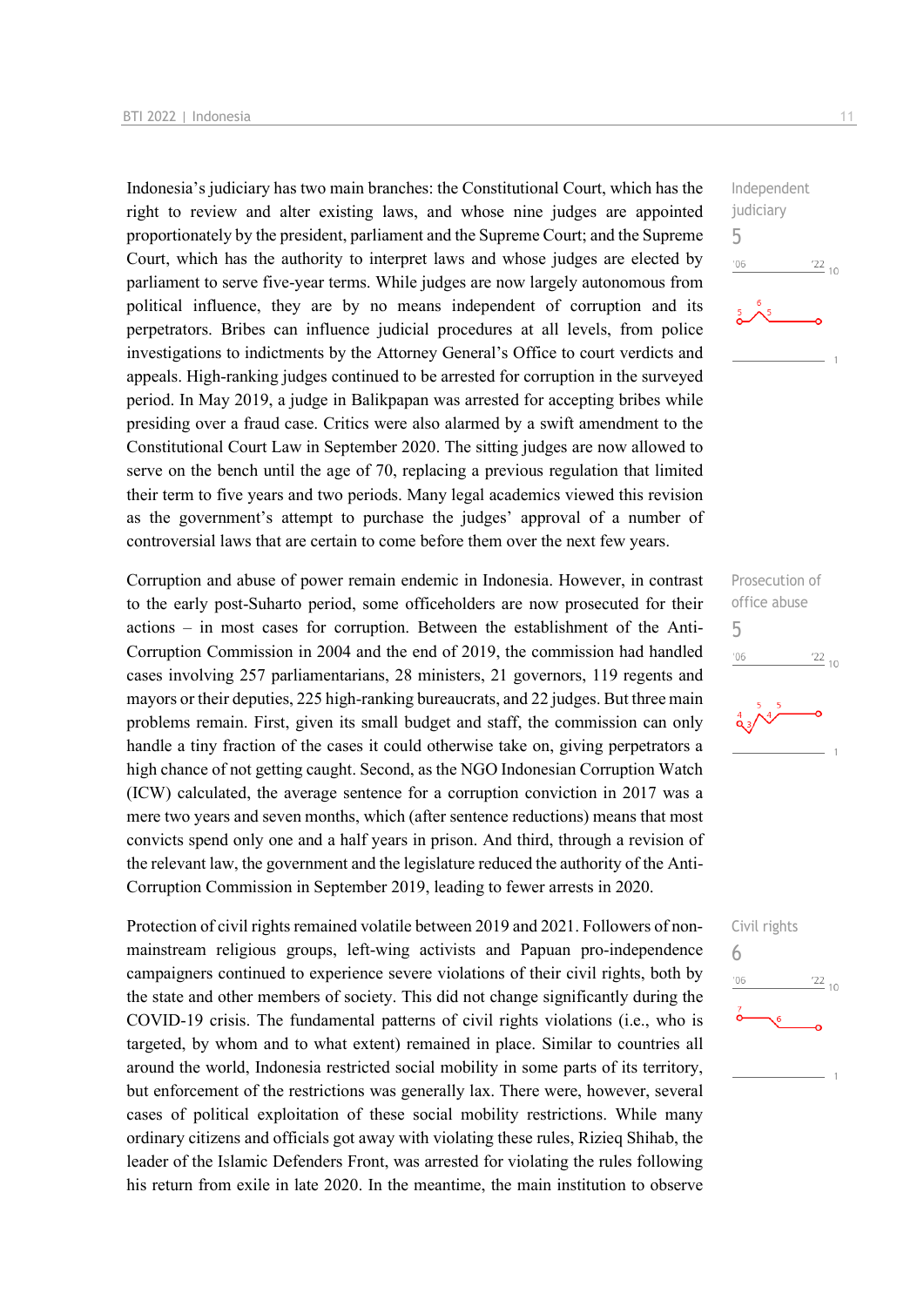the protection of civil rights, the National Commission of Human Rights (Komnas HAM), has seen its role declining in recent years, with many of its recommendations ignored.

#### **4 | Stability of Democratic Institutions**

The level of friction between Indonesia's democratic institutions is currently low, with many critics pointing out that it is too low for each institution to function properly. There is, at this point, very little friction between the executive and the parliament, and – while this stabilizes the polity as a whole – it leads to reduced horizontal accountability. In the same vein, the destabilization created by the Islamist mobilizations of 2016 and 2017 has passed, but largely because Jokowi has either accommodated or repressed its leaders. There also remain structural problems not necessarily between, but within democratic institutions. For instance, ministries have a high level of autonomy, impeding the government's ability to act as a coherent entity. At the local level, the effectiveness of democratic institutions, especially local government heads and parliament, varies widely. While in some areas they are moderately effective, in others (such as Papua) they are handicapped by corruption and incapacity.

Most relevant actors view the government and other democratic institutions as legitimate, but with significant qualifications. Since 2017, the government has banned several Islamist organizations that openly questioned its legitimacy (e.g., it outlawed the Islamic Defenders Front in late 2020). This, however, did not reduce the number of Islamist activists that view the government as illegitimate  $-$  it just drove them underground. Indeed, it is plausible that their perception of the government as being illegitimate has hardened as a result of their organizations being banned. During the COVID-19 pandemic, the government stayed largely within the legitimate corridors of democratic processes, seeking no major emergency powers. Given its already extensive powers, and the low level of opposition from parliament, political parties and most mainstream organizations, such emergency powers were unnecessary. Even prior to the pandemic, the government was tightening its control over fringe groups that challenged its legitimacy and during the COVID-19 crisis it intensified this approach.



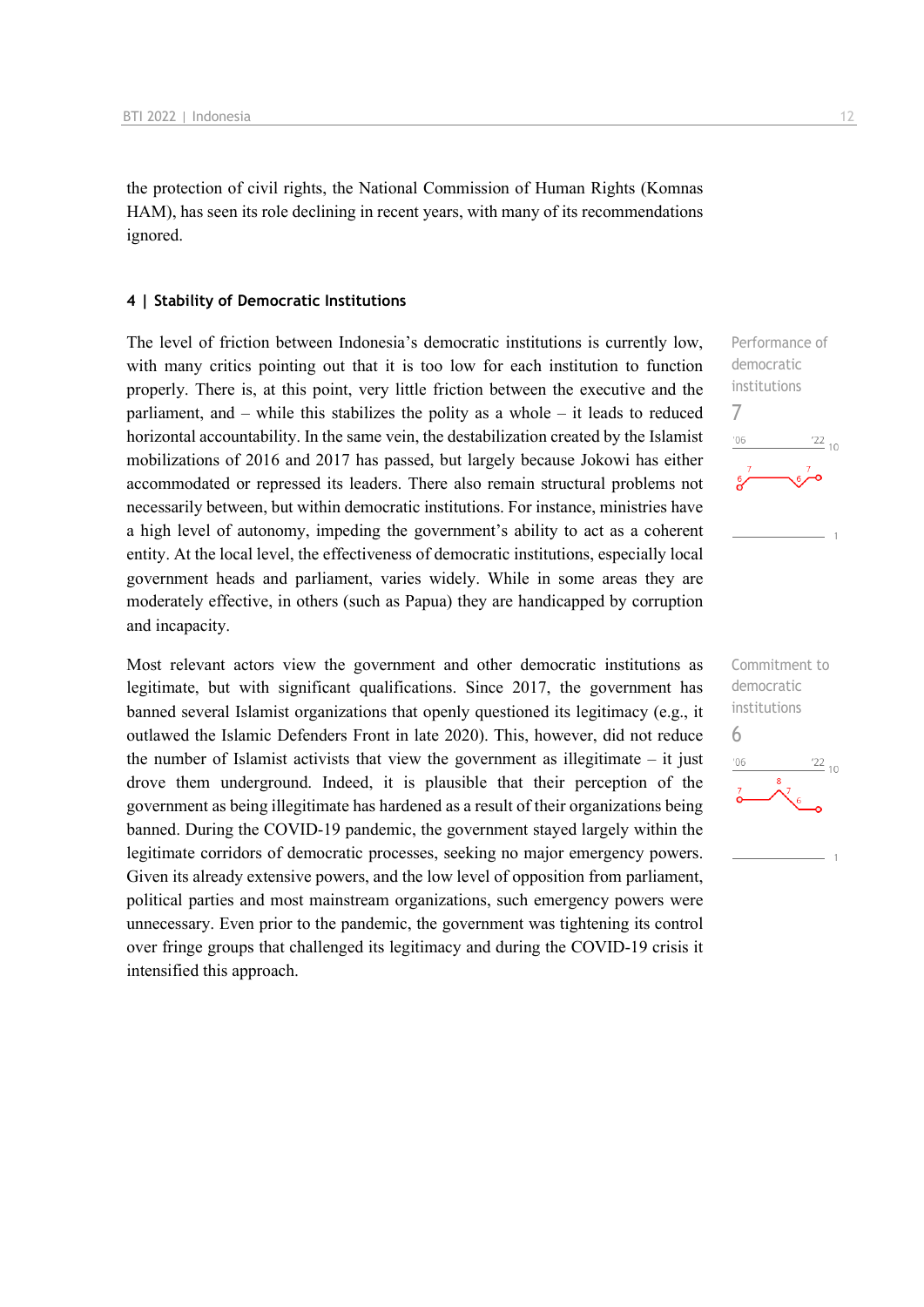#### **5 | Political and Social Integration**

Indonesia's formal party system is fairly stable, with voter volatility considerably lower than in many other new democracies in Eastern Europe, Latin America or East Asia. During the 2019 elections, nine of the 10 parliamentary parties of the previous period re-entered the legislature and none of the new parties gained seats. This nominal stability of the current Indonesian party system is due to many parties being anchored in specific religiopolitical constituencies, and the long-term persistence of key actors and their catch-all presidentialist parties (e.g., Yudhoyono's Democratic Party or Prabowo's Great Indonesia Movement). However, outside of this formal party system, powerful groups have grown that are not accommodated by it. For instance, in a 2018 survey, 13% of Muslim voters stated that they would vote for the Islamic Defenders Front (which was subsequently banned in 2020) if it stood in elections. This points to the existence of political streams that Indonesia's current centrist party system can't represent. Importantly, many of these streams are antidemocratic in nature, with their exclusion from the party system concealing pockets of opposition to the existing order.

Indonesia has a wide variety of interest groups that reflect competing societal interests. There are Islamic organizations such as Nahdlatul Ulama and Muhammadiyah, which are among the largest Muslim groups in the world; hundreds of labor unions, many of them highly influential; as well as grassroots groups, women's rights associations, church networks, human rights NGOs, agrarian organizations, think tanks, mass media organizations, and many more associations that mediate between society and political parties at the national and local levels. These non-state actors also played a significant role during the COVID-19 pandemic, organizing grassroots assistance when the state was late to respond. Overall, however, non-state societal groups have struggled to form an effective counterweight to the rising influence of oligarchic business interests represented by groups such as the Indonesia Employers Association (APINDO) or the Indonesian Chamber of Commerce (KADIN), and many civil society groups have been infiltrated by them. Furthermore, it is important to note that some societal interest groups have increasingly pursued an anti-democratic agenda. While numerically smaller than the mainstream Muslim groups, militant organizations have successfully used the mushrooming of NGOs to masquerade their attacks on minorities as legitimate expressions of civil society activism.



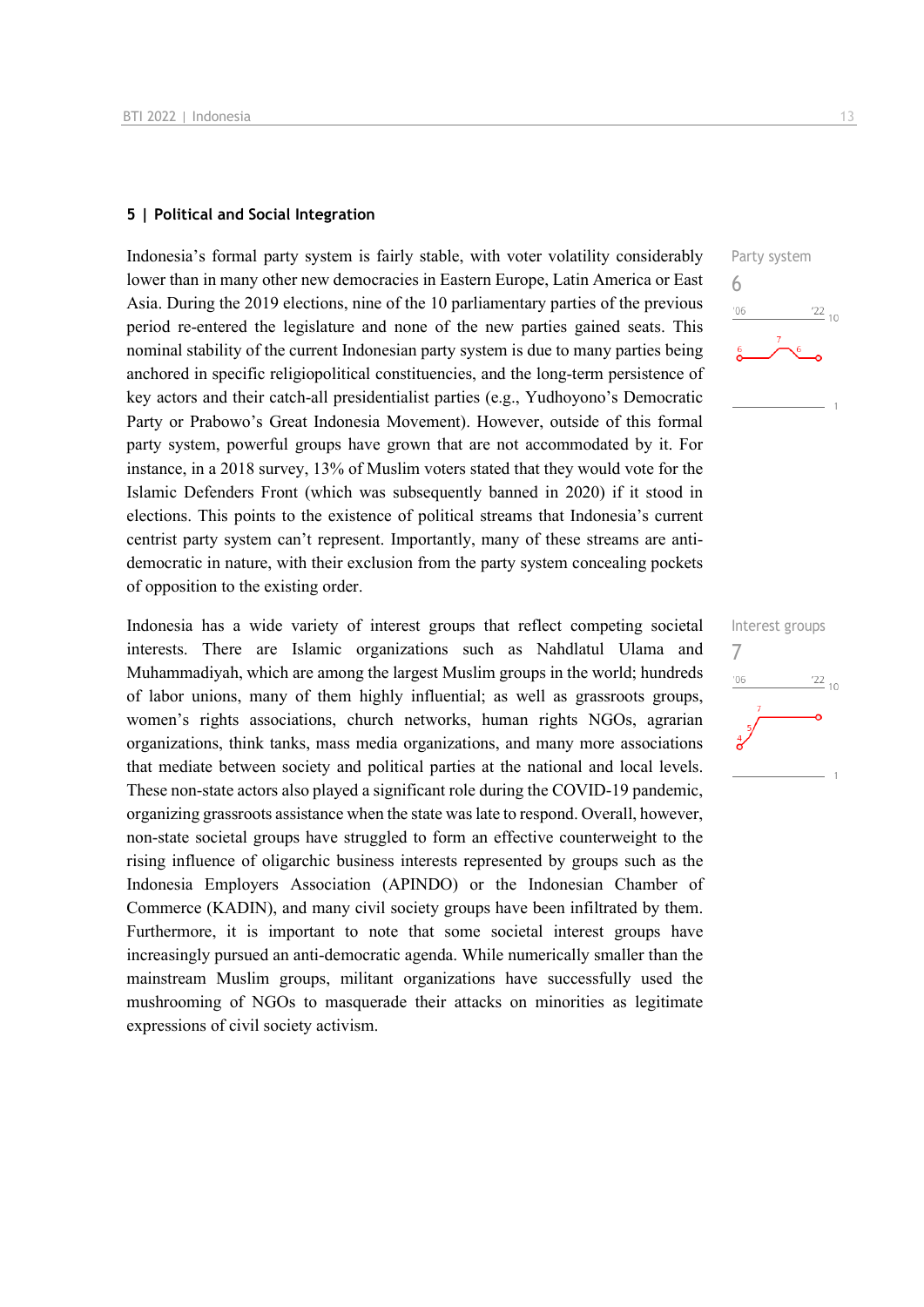Formally, most Indonesian citizens strongly support democracy. In an August 2020 poll, 71% of respondents stated that they viewed democracy as the best form of government. Moreover, 67% of Indonesians expressed satisfaction with the way democracy functioned. While these numbers are slightly lower than in the pre-COVID-19 period, there are few indications that COVID-19 has led to a dramatic erosion in public trust in democratic institutions. Indeed, two-thirds of Indonesians expressed satisfaction with the way that the Jokowi government handled the pandemic, despite widespread criticism from experts.

There are two caveats to this general pattern of continued support for democracy and its leaders, however. First, there is no joint understanding among Indonesians of what democracy means. In some surveys, many respondents have defined democracy as the state's satisfactory provision of welfare. Second, the high levels of support for democracy seemingly collide with the simultaneously strong support for nondemocratic stances. For instance, in a September 2019 survey, 52% of Muslim respondents objected to the idea of a non-Muslim becoming governor. Thus, while the official poll numbers remain an important indicator of democratic health, they need to be interpreted within the context of growing popular support for political Islamization. Indeed, for many conservative Muslims, a stronger role for Islam in state organization is not only compatible with democracy  $-$  it is, for them, inherently required by democratic values, given that Muslims constitute the largest religious group in Indonesia.

Indonesians are traditionally integrated into a large web of religious, social, ethnic and issue-based organizations that operate at both the national and local level. In a 2019 survey, 45% of Indonesian Muslims said they belonged to Nahdlatul Ulama, while 5% stated they associated with Muhammadiyah. But this embeddedness in networks of social interaction does not necessarily translate into collective trust between citizens. In fact, many cases of violent conflict have involved rival religious groups or neighborhood associations. In those cases, membership of a specific organization or village increased polarization rather than leading to mutual support. For instance, one person was killed in a clash between two village communities in Jambi in October 2020.

At a higher level, conflict often occurs between members of Muslim organizations with different ideological orientations, such as between members of Nahdlatul Ulama and the Islamic Defenders Front. In August 2020, hundreds of members of a Nahdlatul Ulama militia surrounded the house of an Islamist leader in Rembang who had allegedly insulted Nahdlatul Ulama figures and was close to the Islamic Defenders Front. Violence was averted, but tensions remained high for several days. The level of such intra-societal tensions remained relatively stable during the COVID-19 pandemic, with some groups blaming each other for the spread of the virus. For example, the conservative Jamaah Tabligh movement was accused of



Social capital 7 $-06$  $\frac{22}{10}$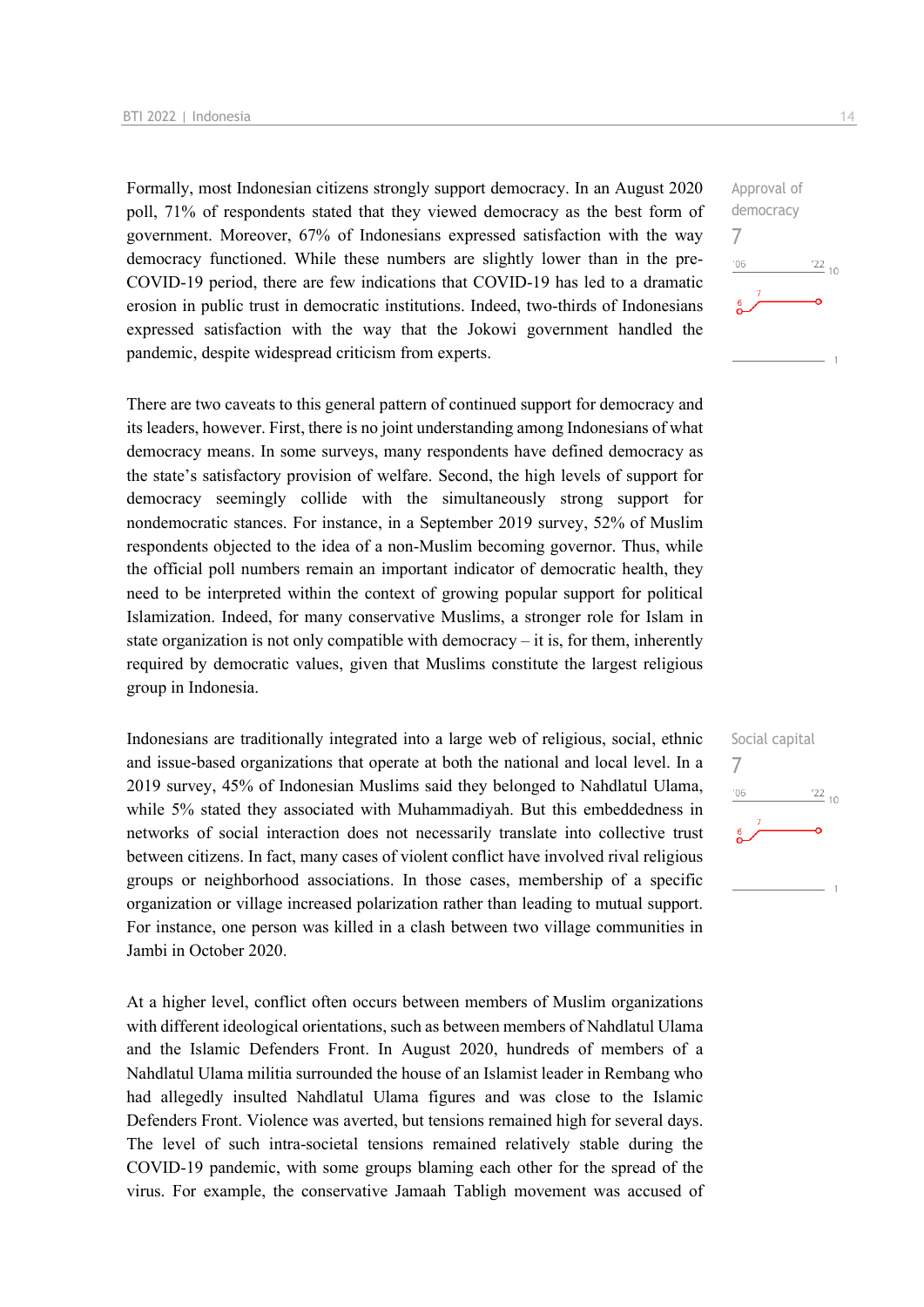having held a super-spreader event at the beginning of the crisis. At the same time, however, there is also substantial evidence that groups cooperated to mitigate the impact of the COVID-19 crisis.

## II. Economic Transformation

#### **6 | Level of Socioeconomic Development**

The COVID-19 crisis has reversed previous trends that had seen poverty declining and inequality decreasing, and thus had integrated more citizens into the societal network of beneficiaries of economic growth. The official poverty rate had declined from 10.9% in March 2014 to 9.2% in September 2019 but returned to 9.8% in March 2020. Most projections anticipated the trend exceeding 10% in 2021. The increase in poverty reflected the contraction of GDP during the crisis, with the economy shrinking by 5.3% in the second quarter and by 3.5% in the third quarter of 2020. Inequality has also increased slightly during the crisis, with the Gini coefficient of income inequality increasing from 0.380 just before the COVID-19 outbreak to 0.381 in March 2020.

Most observers project a stronger increase for 2021. These reversals highlighted the difficult path that Indonesia had been on in terms of achieving higher socioeconomic development even prior to the COVID-19 pandemic. In the 2020 Human Development Index, Indonesia ranked 107 out of 189 countries, only slightly up from 110 in 2015. This gives it a medium human development ranking. Women are particularly affected by this slow development, as they have fewer opportunities to benefit from economic growth than men. Thus, Indonesia ranked only 121 in the 2020 Gender Inequality Index, down from 103 in 2013. LGBTI citizens and other nonconformist minorities continue to be discriminated against in Indonesia and find it difficult to gain employment.

| 2017                 | 2018 | 2019 | 2020                |
|----------------------|------|------|---------------------|
|                      |      |      |                     |
| 1015618.7            |      |      | 1058423.8           |
| 5.1                  | 5.2  | 5.0  | $-2.1$              |
| 3.8                  | 3.2  | 3.0  | 1.9                 |
| 3.9                  | 4.4  | 3.6  | 4.1                 |
| $\%$<br>$\%$<br>$\%$ | S M  |      | 1042271.5 1119091.3 |

#### Question Score

## Socioeconomic barriers 5  $-06$  $\frac{22}{10}$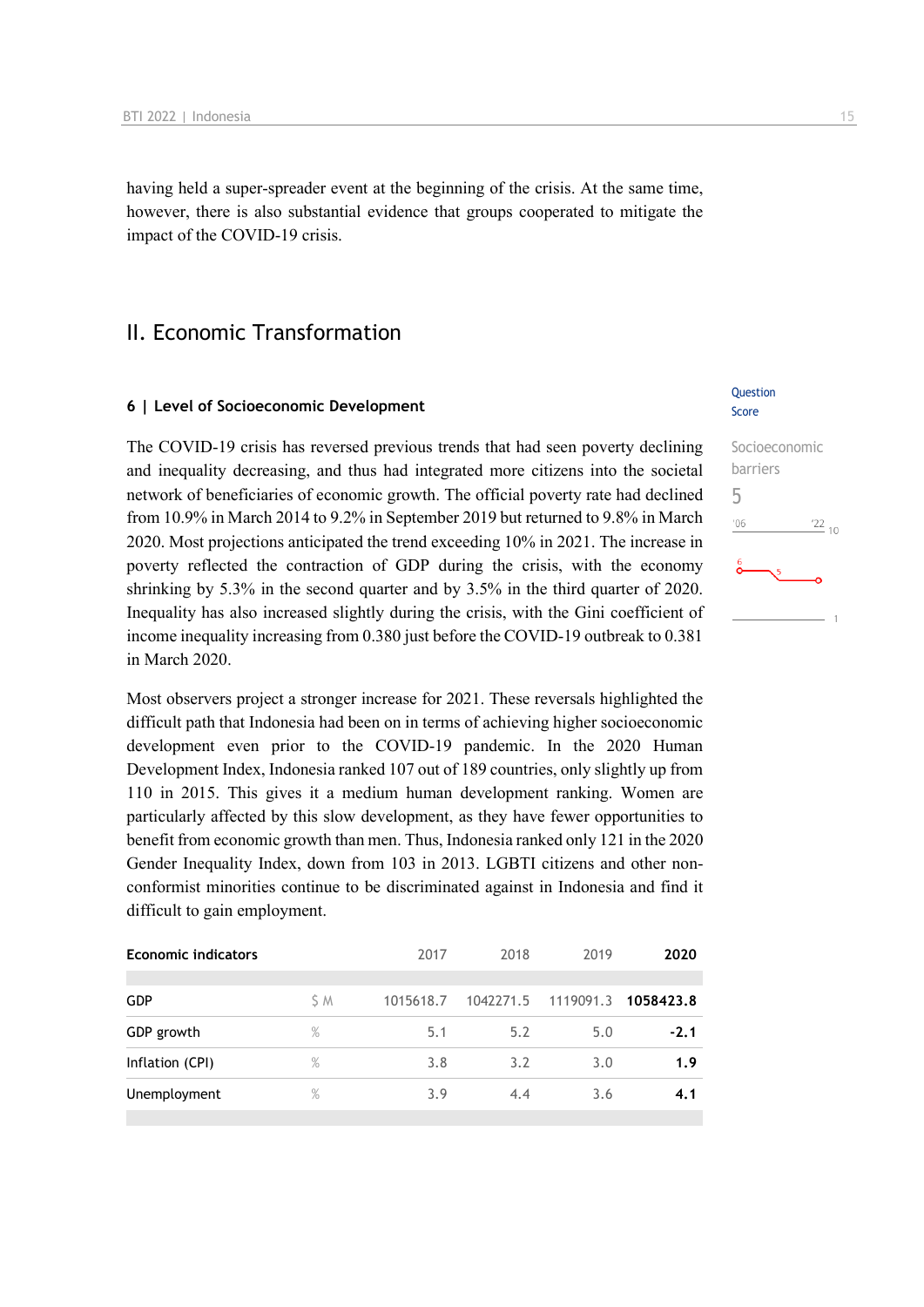| <b>Economic indicators</b> |          | 2017       | 2018       | 2019                     | 2020      |
|----------------------------|----------|------------|------------|--------------------------|-----------|
|                            |          |            |            |                          |           |
| Foreign direct investment  | % of GDP | 2.0        | 1.8        | 2.2                      |           |
| Export growth              | $\%$     | 8.9        | 6.5        | $-0.9$                   | $-7.7$    |
| Import growth              | $\%$     | 8.1        | 12.1       | $-7.4$                   | $-14.7$   |
| Current account balance    | S M      | $-16195.6$ | $-30633.1$ | $-30279.1$               | $-4341.5$ |
| Public debt                | % of GDP | 29.4       | 30.4       | 30.6                     | 36.6      |
| <b>External debt</b>       | S M      | 353563.8   | 379589.0   | 402106.4                 | 417531.7  |
| Total debt service         | \$ M     | 58806.9    | 55468.7    | 81769.2                  | 67411.0   |
|                            |          |            |            |                          |           |
| Net lending/borrowing      | % of GDP | $-2.5$     | $-1.8$     | $-2.2$                   |           |
| Tax revenue                | % of GDP | 9.9        | 10.2       | 9.8                      |           |
| Government consumption     | % of GDP | 9.1        | 9.0        | 8.8                      | 9.3       |
| Public education spending  | % of GDP | 2.7        | 3.0        | 2.8                      |           |
| Public health spending     | % of GDP | 1.3        | 1.4        | $\overline{\phantom{a}}$ |           |
| R&D expenditure            | % of GDP | 0.2        | 0.2        | $\overline{\phantom{0}}$ |           |
| Military expenditure       | % of GDP | 0.9        | 0.7        | 0.8                      | 0.9       |

Sources (as of December 2021): The World Bank, World Development Indicators | International Monetary Fund (IMF), World Economic Outlook | Stockholm International Peace Research Institute (SIPRI), Military Expenditure Database.

#### **7 | Organization of the Market and Competition**

Indonesia took significant steps in 2020 to reduce trade barriers and investment hurdles. The Omnibus Bill on Job Creation changed 76 laws through one major revision, with the aim to make investment and trade easier. However, while investors generally welcomed the majority of the stipulations contained with the Omnibus Law, several corporations criticized the dismantling of environmental protections. Moreover, the law was pushed through parliament against massive protests by unions, as workers protections were also weakened. Despite the free-market impetus of the law, many uncertainties remain. First, for the law to be enforced, it requires dozens of implementing regulations, which will only be issued in 2021 or later. The second uncertainty concerns the persistently large size of the informal sector, with around 55% of workers engaged in the informal sector in 2020, only a slight reduction from previous years. Third, the government continues to intervene in the market by providing direct and indirect fuel subsidies. While Jokowi abolished subsidies for

Market organization 6 $\frac{22}{10}$  $106$  $\overline{1}$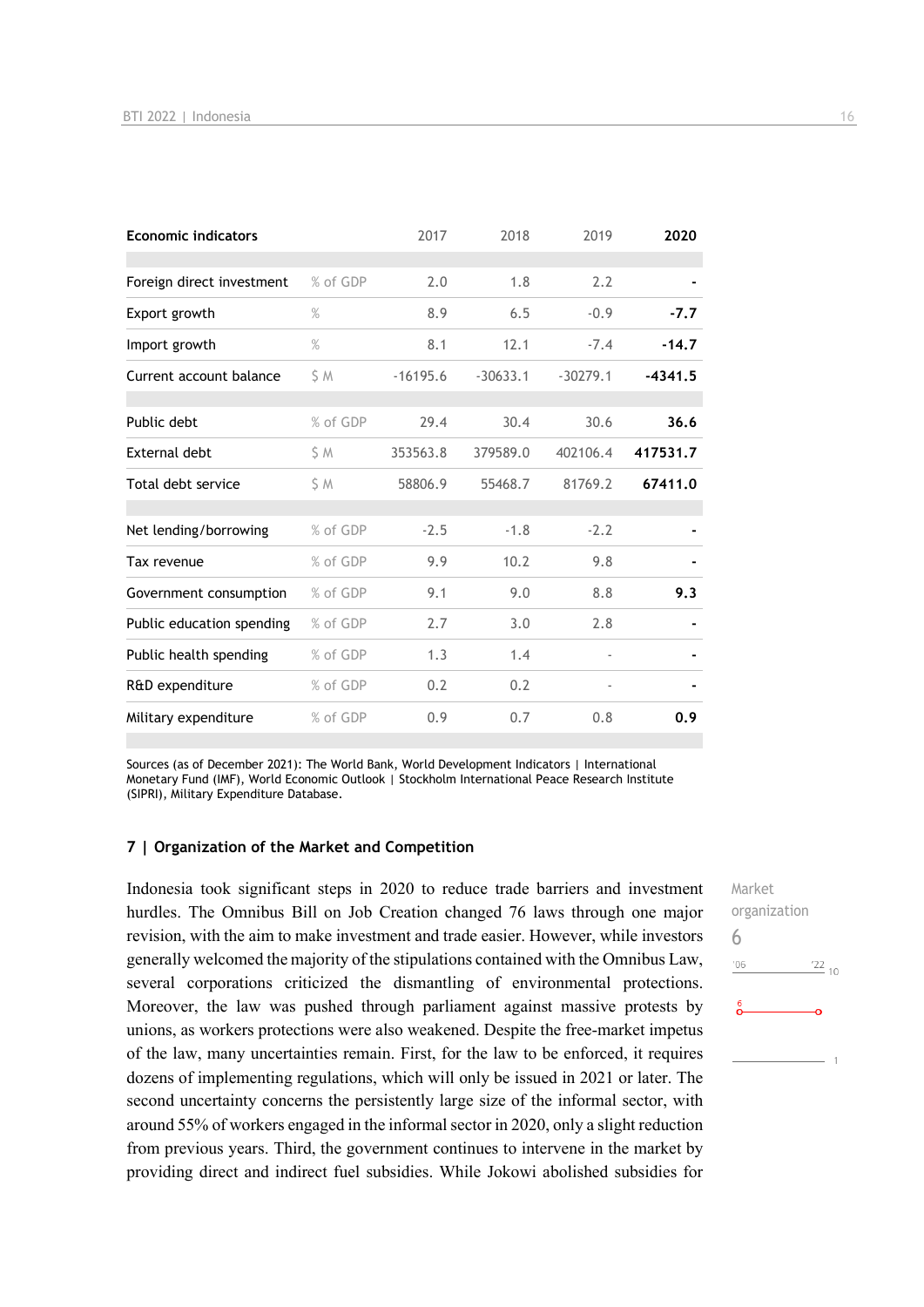premium petrol in January 2015, his government continues to subsidize other forms of fuel. In 2020, the government paid about \$10 billion in subsidies for diesel, liquified petroleum gas and electricity.

Overall, however, there have been signs that Indonesia wishes to open up its markets more consistently (despite continued protectionist tendencies inside and outside the administration). Thus, the 2019 Global Competitiveness Report ranked Indonesia a respectable 50 out of 141 countries. Starting a business takes 19.6 days and 10 procedures, and costs 6.1% of GNI per capita. The passing of the Omnibus Law was largely aimed at reducing these numbers and making the process of starting a business more flexible. The jury is still out on whether it will succeed in doing so.

Indonesia's anti-monopoly measures are more solid than under pre-democratic rule, but their effectiveness remains limited. The country has a Commission for the Supervision of Business Competition (KPPU), established in 2000 under Indonesia's Anti-Monopoly and Unfair Competition Law. However, equipped with a small budget, the KPPU can only handle a small number of cases each year, and some of its decisions have been overturned by the Supreme Court. In 2019, the KPPU decided only 32 cases, most of them of an administrative nature and involving small fines.

Another trend undermining competition has been the increasing role of SOEs under the Jokowi government. Much of the infrastructure development initiated by the government after 2015 has been handled by SOEs, which receive regular cash injections to boost their operations. SOEs were also situated as one of the main vehicles of economic resilience and recovery during the COVID-19 pandemic. In 2020, the government injected \$3 billion into SOEs in response to the COVID-19 crisis, expecting that spending by SOEs would stimulate the economy. However, the prioritization of SOEs over private companies seems particularly risky given the SOEs' debt exposure. In late 2019, according to the State-owned Enterprise Ministry, SOEs faced debts of IDR 1.6 quadrillion (\$98 billion). Thus, not only do SOEs limit the competitiveness of the private sector, but they also appear to be burdens on the national budget.

Indonesia has traditionally focused more on domestic consumption rather than foreign trade as its main driver of economic growth. Indeed, this trend strengthened in the surveyed period: its trade to GDP ratio fell from 48% in 2014 to 37% in 2019, against a world average of 60.2%. Furthermore, Indonesia has frequently used tariffs and non-tariff measures to protect its domestic market, reflecting a deep affinity toward protectionism among elites and within society.

However, the Jokowi government has recently tried to open up the country's markets, at least in areas where it believes the country would benefit (i.e., in areas that would see Indonesian exports and FDI into Indonesia increasing). In 2020, Indonesia was a co-founder of RCEP, a large free-trade zone established between the Association of Southeast Asian Nations (ASEAN) and several other states, including China. In the

## Competition policy 5  $\frac{22}{10}$  $06'$

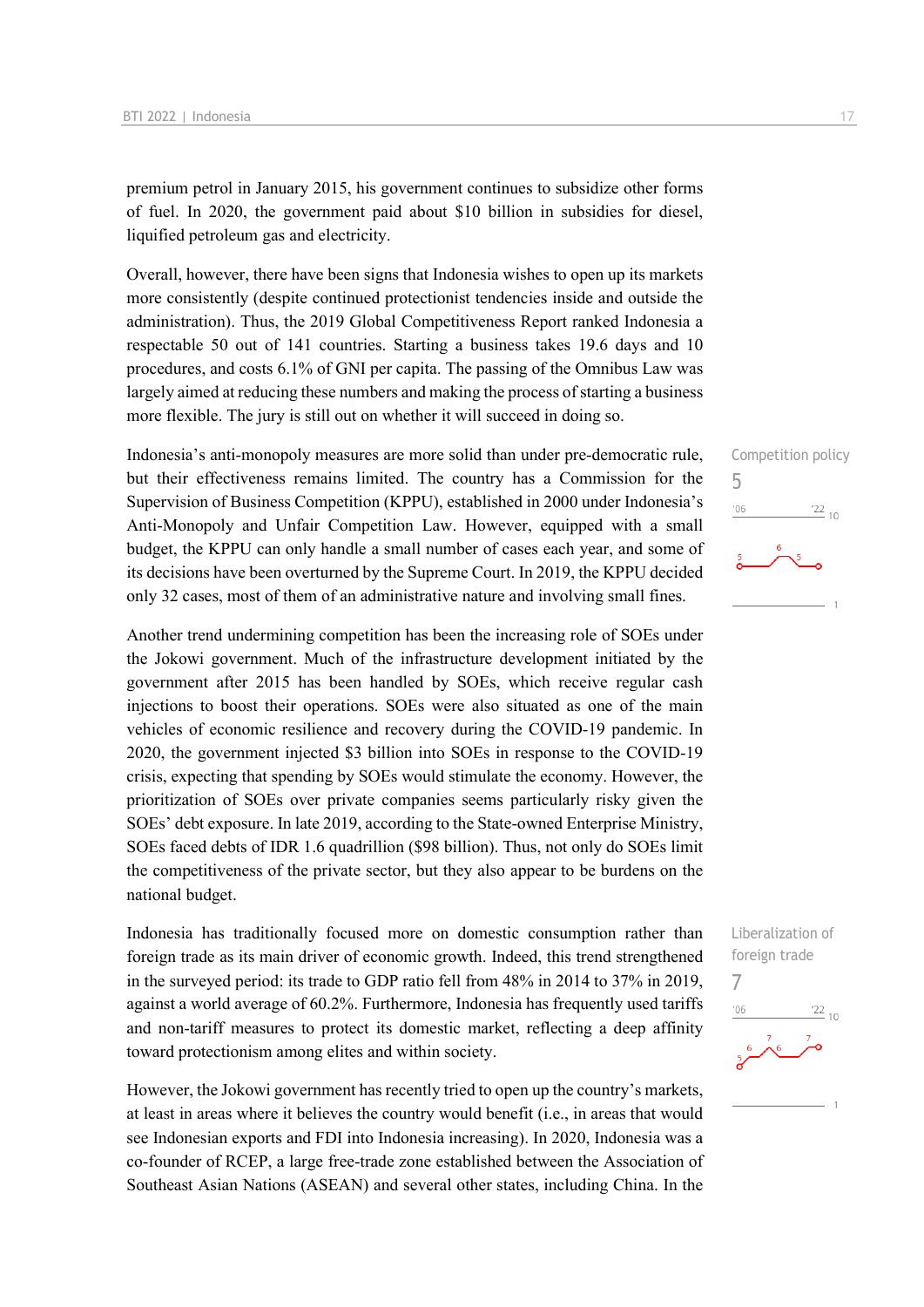same year, Indonesia ratified a free-trade agreement with Australia and signed another one with South Korea. In addition, the Omnibus Law passed in October 2020 included provisions to deregulate Indonesia's agricultural sector, making imports easier. Thus, while significant barriers remain and the role of foreign trade is low, Indonesia initiated some meaningful measures to reduce tariffs in the surveyed period.

After collapsing in 1997 to 1998, Indonesia's banking system has recovered and its current indicators point to overall stability. Indonesia's bank-capital-to-asset ratio was 15.6% in 2019, up from 12.5% in 2013. Its capital adequacy ratio (CAR) also increased from 21.3% in 2015 to 23.5% in August 2020, in the middle of the COVID-19 pandemic. However, the banks' share of non-performing loans to total gross loans rose from 2.1% in 2014 to 3.1% in September 2020, indicating that bank clients were struggling to repay their loans, as in other parts of the world.

While the banking sector overall remained stable during the pandemic, critics raised alarm over the role of Bank Indonesia, the country's central bank, in financing the government's debt. In mid-2020, Bank Indonesia agreed to buy \$27 billion worth of government bonds and pay the costs of another \$13 billion stimulus program for businesses. Critics conceded that the government had few alternatives to this approach but warned that it might also set a tempting precedent for post-COVID-19 governments. Moreover, banking analysts were concerned by a draft bill on Bank Indonesia debated in parliament in 2020. The draft bill suggested that the central bank could retake authority for banking supervision from the Financial Services Authority (OJK), which had been given this authority only a few years ago. Several legislators also proposed that the bill should give the government a greater role in Bank Indonesia decisions. While it is unclear what the final Bank Indonesia Law will look like, the discussions on it have led to some irritation and uncertainty in the banking sector.

#### **8 | Monetary and fiscal stability**

During the COVID-19 crisis, Indonesia maintained its traditionally prudent antiinflation and foreign exchange rate policies. Indeed, as a result of low demand in the domestic market, inflation in 2020 was the lowest in the country's history, at 1.7%. But even prior to the pandemic, Indonesian policymakers have generally been praised for keeping inflation under control. Similarly, the central bank – although its purchases of government bonds raised some eyebrows – managed to preserve the stability of the national currency, the rupiah, during the pandemic. While the rupiah briefly reached a low of 15,500 to the U.S. dollar in April 2020, it quickly recovered and stabilized around the 14,200 mark for the rest of 2020. The real effective exchange rate stood at 93% in 2020 – roughly the same as in 2019, prior to the pandemic. The central bank was helped in its efforts to maintain the stability of the



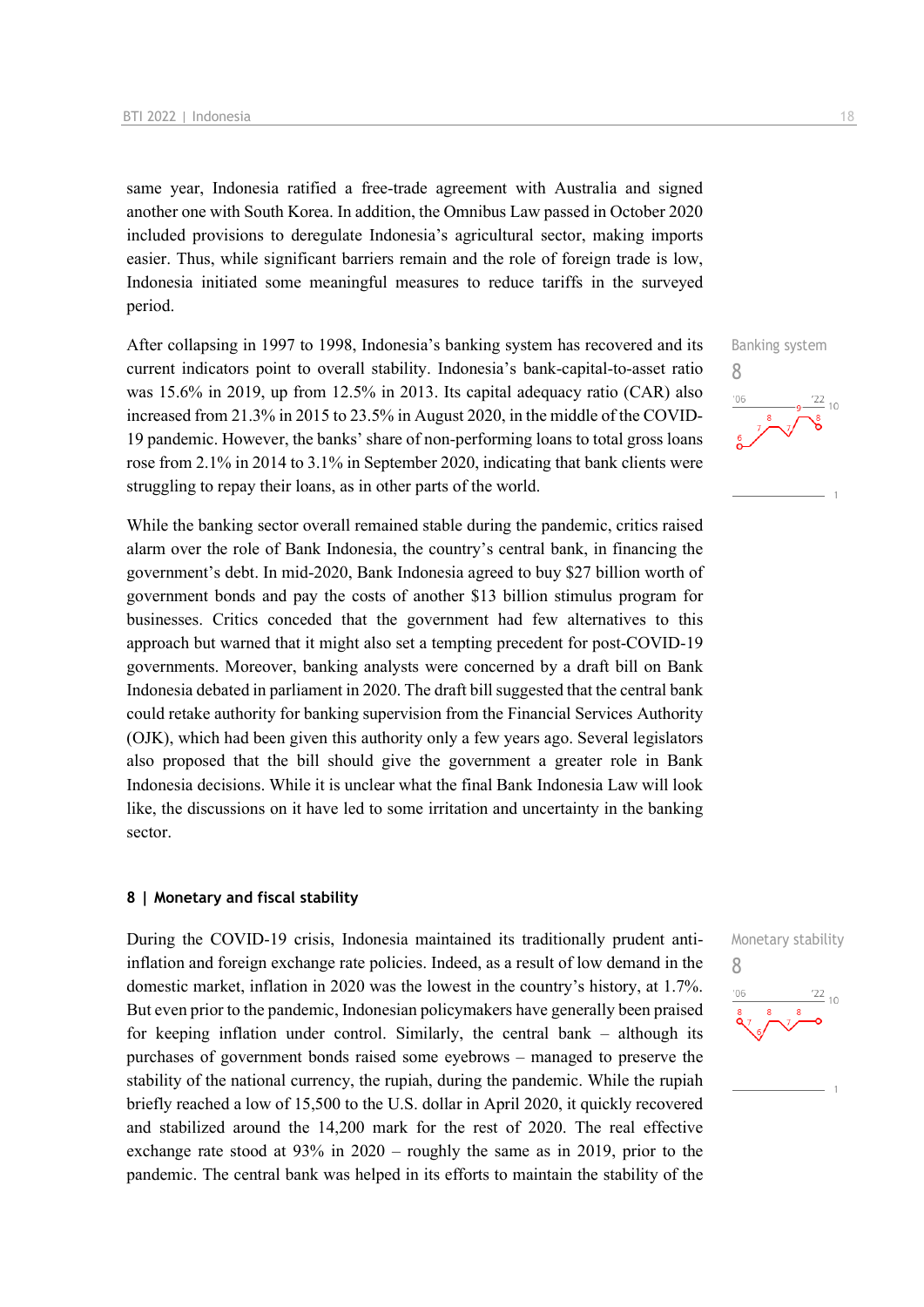currency by a current account surplus in mid-2020 – the first since 2011. This surplus was largely the result of imports declining while exports (especially natural resources) remained stable.

Regarding the independence of the monetary authority (i.e., the central bank), we have already noted concerns about the repercussions of the central bank buying government debt as a source of future problems, while the ongoing debates about a new bill on the central bank (during which some legislators raised the possibility of a larger role for the government in determining monetary policy) could also have a negative impact on the bank's autonomy. As of early 2021, however, the independence of the central bank remains intact.

As in many other countries, the COVID-19 crisis has destabilized Indonesia's fiscal position, which was solid prior to the pandemic. In 2019, the budget deficit was 2.2% of GDP, well below the legal ceiling of 3%. However, the government was forced in late March 2020 to issue an emergency law that suspended this ceiling. Projections suggest that the budget deficit for 2020 and 2021 will be around 6%. State revenues declined mostly because of shrinking domestic consumption, with travel restricted and tourism almost entirely suspended. This was despite President Jokowi's insistence that lax restrictions (he refused to impose a full lockdown) would protect the economy. Health experts, by contrast, warned that the lack of lockdowns risked an explosion in cases, which would further damage to the economy  $-$  a fear that manifested itself in early 2021, just as the country prepared its first vaccinations. Expenditures, on the other hand, grew because of increased health care, social assistance and economic stimulus costs.

As result of its declining income base and growing expenditures, Indonesia faced a significant increase in its debt. Government debt-to-GDP shot up from 30% in January 2020 to 37% in September 2020. In 2011, that debt level had been 23%. While Indonesia received no aid from the IMF to stabilize its budget, it sought help from other countries and institutions. The Asian Development Bank provided a total of \$2 billion in COVID-19 relief funds, while Australia granted a loan of AUD 1.5 billion.

Fiscal stability 7 $\frac{22}{10}$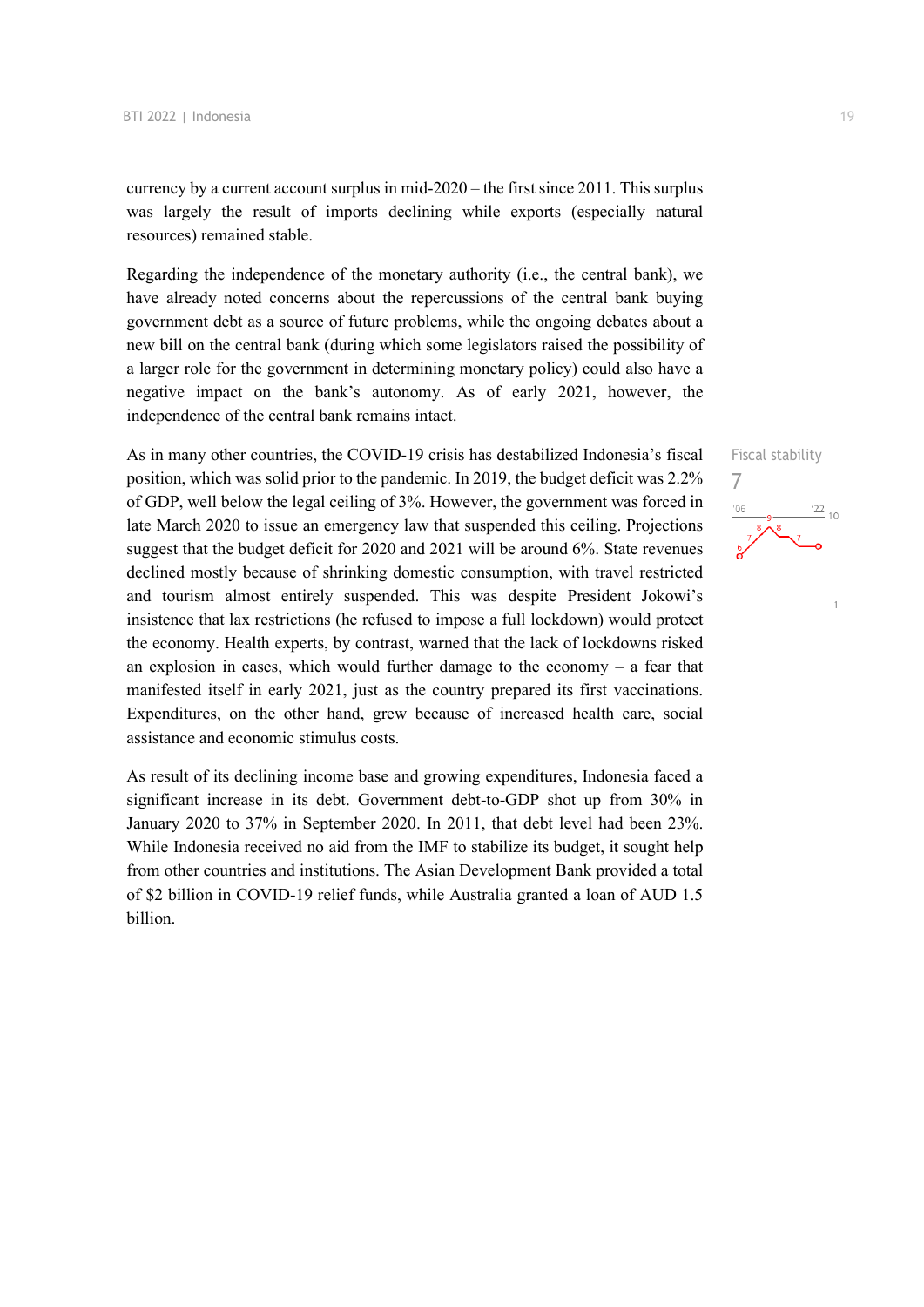#### **9 | Private Property**

Property rights are generally protected, but their documentation and registration remain volatile. In the land sector, President Jokowi tried to address long-existing property registration problems by handing out land ownership and usage certificates to citizens and legal entities that previously had tried in vain to obtain them. Between 2015 and late 2019, his administration handed out 26.7 million certificates (out of 80 million that were still outstanding in  $2015$ ) – often the president did so personally during trips to the regions. While his critics dismissed this move as a publicity stunt, the program helped to formalize land rights in Indonesia. It should be noted, however, that agrarian conflict remains rampant. In 2019, there were 279 land conflicts (covering 734,000 hectares of land), with most cases involving the plantations and government infrastructure projects. Between 2015 and 2019, 55 people were killed in such conflicts.

In addition, the country made little progress in protecting intellectual property rights. In the intellectual property rights segment of the International Property Rights Index of 2020, the country ranked 98th out of 137 countries, the same rank as in 2016. Indonesia did particularly poorly for copyright piracy, where it was ranked 100th.

Generally, the Indonesian state supports private enterprises as primary engines of economic production. Indeed, much of the government's long-term economic planning relies on investment by and the role of private businesses. At 16% in 2019, the share of government spending to GDP has remained in line with the world average, with the rest spent by the private sector. However, a persistent problem for private business has been the strong role of SOEs under the Jokowi government and the slow pace of privatization. While listed SOEs make up around a quarter of the Indonesia Stock Exchange's market capitalization and are therefore significant players on the stock market, many other SOEs have repeatedly postponed plans to go public, with the pandemic in 2020 serving as a further excuse to delay such plans. As stated previously, the government injected emergency funds into SOEs to help them to stay afloat during the COVID-19 pandemic. This included \$607 million for the national airline Garuda, which has received regular injections even in non-emergency situations. The government has not, however, taken over private businesses (or demanded shares) in return for economic support during the COVID-19 crisis. Such support was largely distributed through stimulus packages and debt restructuring offers by state-owned banks.



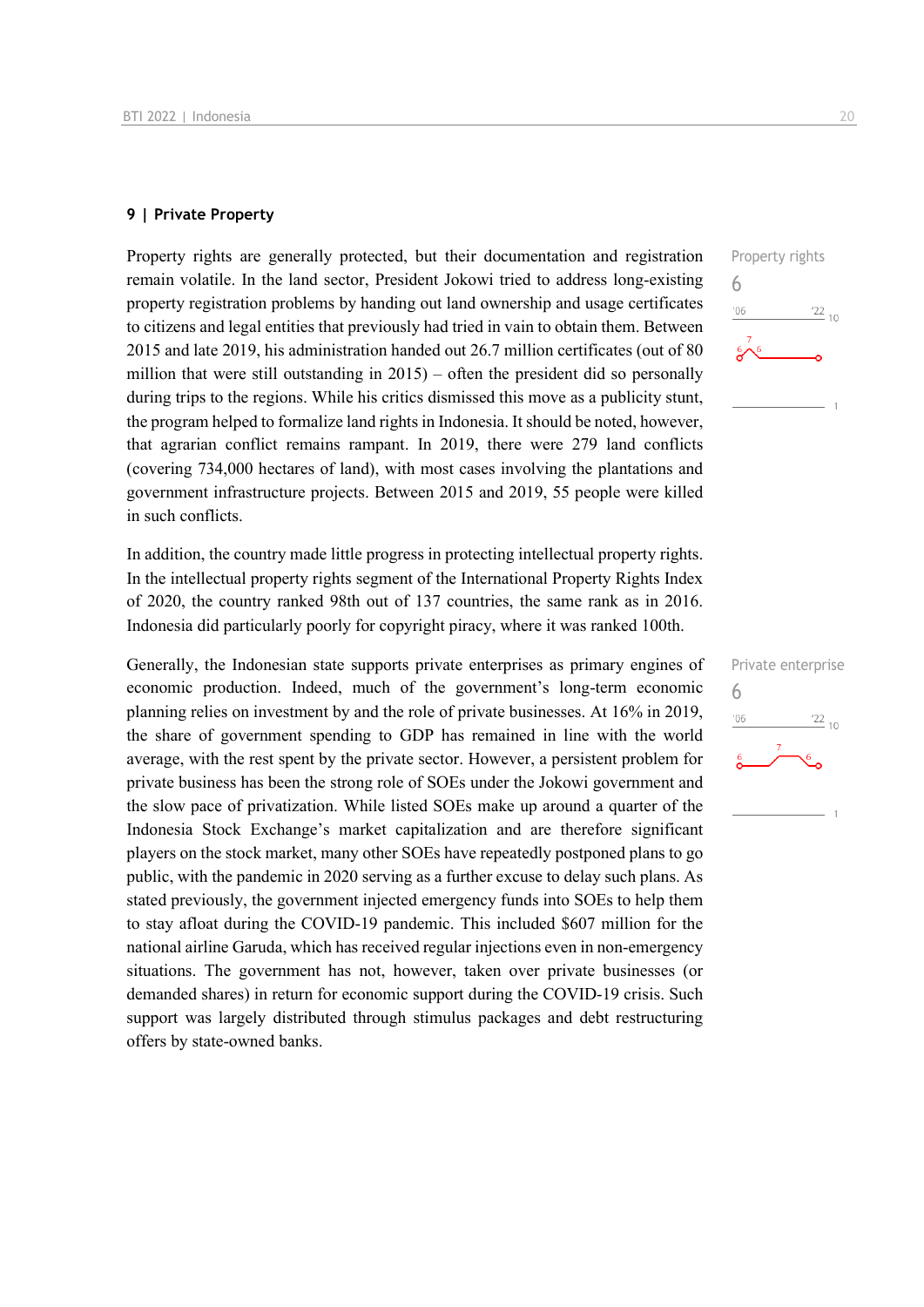#### **10 | Welfare Regime**

While Indonesia's social safety nets remain underdeveloped compared to the Western world, there have been significant improvements in recent years. In 2014, the health component of a new social security agency (BPJS) became operational, with the goal of providing health insurance to all Indonesians. Citizens with a regular income pay monthly premiums, while these are provided for the poor or unemployed by the government. In 2019, 83% of Indonesians had been covered under this scheme. In 2015, the second BPJS component was launched, offering accident and life insurance as well as pension programs. By July 2020, 53% of eligible workers had joined this program.

In a sign that Indonesia's health and social assistance programs begin to resemble those of more developed countries, the government has faced significant blow-outs in the health budget, forcing it to inject more funds to cover the deficits. In order to reverse this trend, the executive has tried to raise premiums despite widespread societal opposition (once in early 2020 and then, after it failed, in early 2021), leading to legal challenges and some participants downgrading their coverage or stopping payments altogether.

During the COVID-19 pandemic, the government offered additional social protections, first in the form of food aid and later in the form of cash payments. The minister for social affairs was arrested in late 2020 because he had siphoned off money from the social assistance budget, leading to outrage among the broader population.

The Indonesian state maintains that equal opportunities exist for everyone to access education, public office or employment, but there are specific hurdles for women, the poor, rural citizens, the LGBTI community, and ethnic and religious minorities. The severity of these obstacles varies widely. In 2020, women comprised 39% of the Indonesian workforce, as opposed to 48% in Vietnam.

There are strong indications that layoffs during the COVID-19 pandemic hit women particularly hard, as garment factories (which overwhelmingly employ women) were severely affected by the downturn. Women also remain under-represented in parliament, with women comprising a mere 20% of the members of parliament who were elected in 2019 (this was up three percentage points from the last parliament, but only because of the success of female relatives of male officials).

Underprivileged citizens attending low-quality public schools face similar constraints, as private school graduates are structurally better positioned when seeking employment or public office. Rural Indonesians also confront harder conditions than those who live in cities. In March 2020, 7% of urban citizens were poor versus 13% of the rural population. The LGBTI community has experienced



|     | Equal opportunity |
|-----|-------------------|
| 5   |                   |
| '06 | $\frac{22}{10}$   |
|     |                   |
| 5   |                   |
|     |                   |
|     |                   |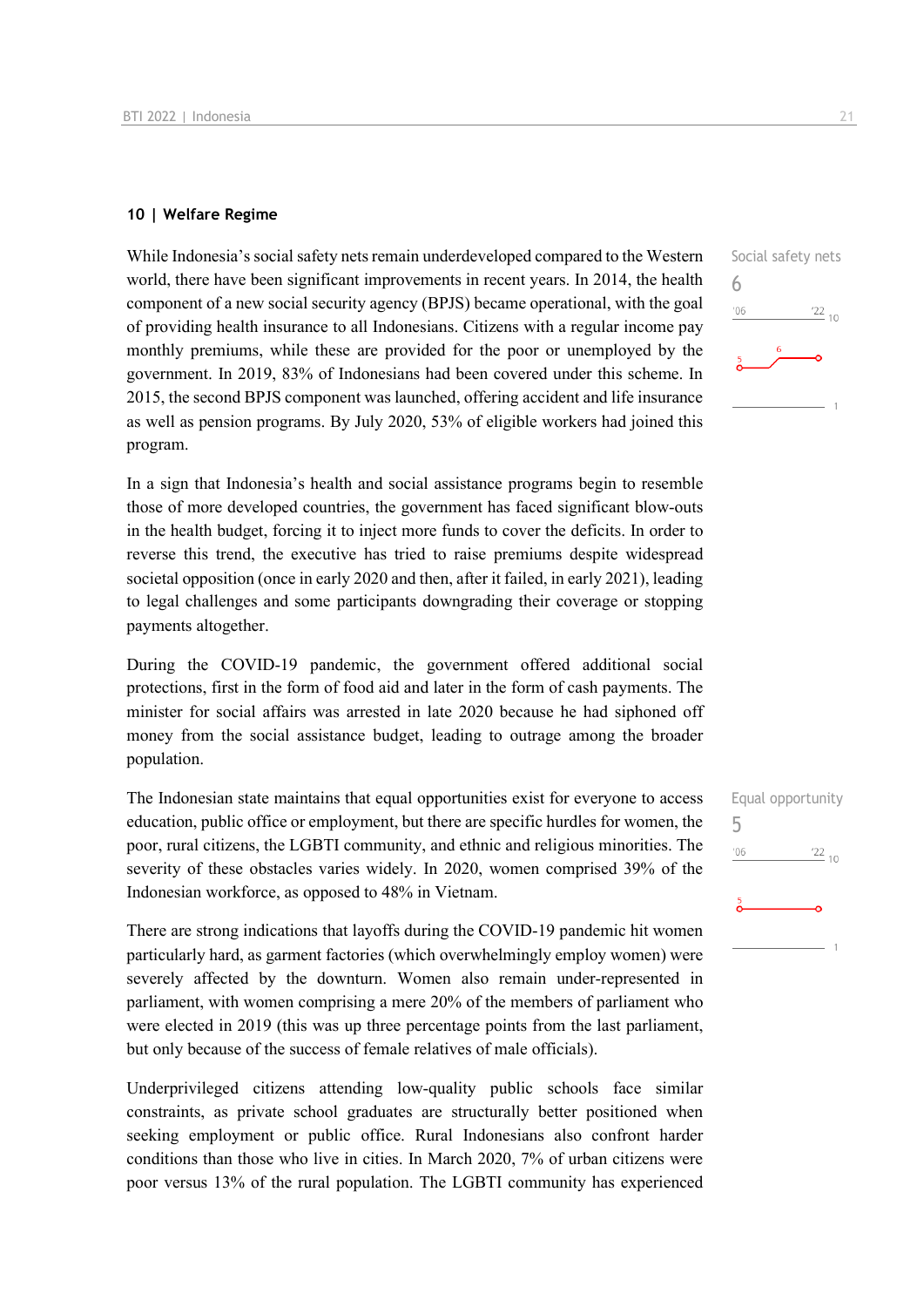severe discrimination, too. In early 2021, a police officer lost his legal challenge against the National Police, which had fired him for being gay. Similarly, ethnicity and religion remain factors that can either enable or obstruct entry into the workforce or public positions, depending on a citizen's location.

Minorities can face significant obstacles in areas dominated by a large ethnic or religious majority, while ethnic Chinese have struggled nationwide to gain legislative and executive positions, except in a few district-level areas in which they constitute a large minority or even the majority. It needs to be noted, however, that Indonesia has strived to close some general inequality gaps by systematically extending educational opportunities. As a result, in 2019, 18% of 25- to 34-year-old women in Indonesia had attained a tertiary education compared to 14% of 25- to 34-year-old men; the literacy rate was 96%; and the gross enrollment ratio was 106% for primary, 89% for secondary and 36% for tertiary education

#### **11 | Economic Performance**

As with almost all other countries, Indonesia's economic performance was severely affected by the COVID-19 crisis. In the last quarter of 2019, the Indonesian economy grew by 4.97% – very close to its average growth rate since 2018. This growth rate was generally seen as solid but below Indonesia's potential as one of the largest consumer markets in the world.

Beginning with the second quarter of 2020, Indonesia slipped into negative growth territory and it recorded its first recession since 1998. Ironically, however, in the middle of the pandemic, Indonesia graduated to become a higher middle-income country, crossing the GNI per capita threshold of \$4,046 in mid-2020 (although it is likely that it will drop out of this category again as a result of the crisis).

The official unemployment rate stood at 7.07% in the third quarter of 2020, up from 4.99% in the first quarter. Foreign direct investment (FDI) net inflow was \$23 billion in 2019 and was projected to be significantly below that in 2020. The first and second quarters of 2020 saw declines in FDI net inflow of 9.2% and 6.9%, respectively. As indicated earlier, inflation stood at a low 1.7% in 2020, government debt to GDP increased to 37% and the budget deficit to 6%. Thus, Indonesia warrants a downgraded score for the period under review, although it declined along a global trend in economic contraction.

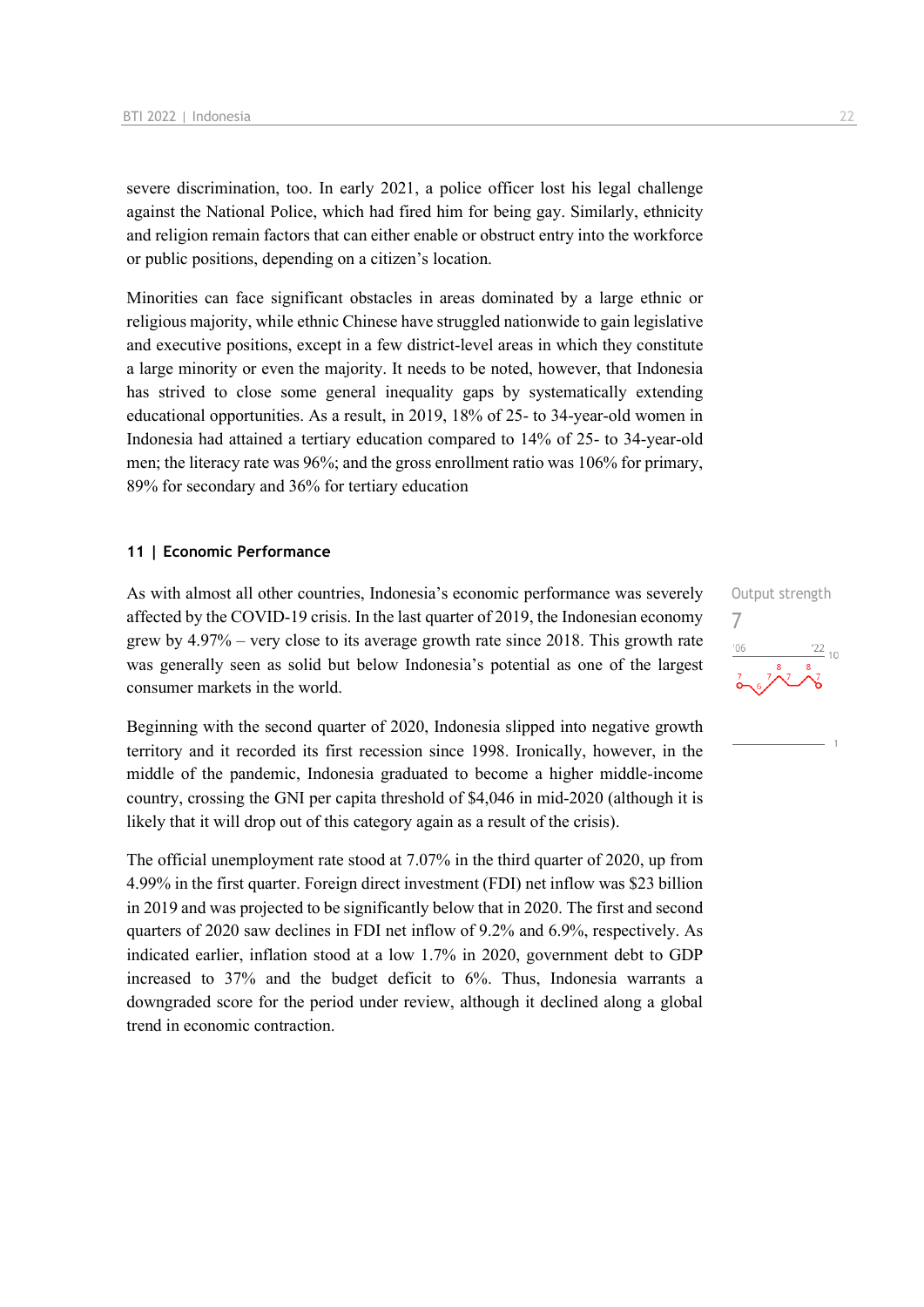#### **12 | Sustainability**

Environmental concerns have some influence on government and business practices, but they remain solidly subordinated to the overall goals of economic development and social stability. The government continues to directly and indirectly subsidize fuel use, rather than trying to limit it through taxation policies.

Similarly, official energy policy is heavily focused on coal-fired power plants. While the government has set itself a 2023 target of having 23% of its energy generation provided by renewables, the real level has been stable at around 12–13% since 2007. Consequently, Indonesia has not been able to significantly reduce its carbon emissions. CO2 emissions per capita increased from 0.27 metric tons in 1970 to 2.32 metric tons in 2019, growing at an average annual rate of 4.66%. Indonesia has also strongly invested in palm oil, becoming the world's largest exporter of the product. While initially hailed as environmentally friendly, palm oil is now strongly associated with deforestation and social conflict – triggering tensions between Indonesia and the European Union, which wants to phase out the import of palm oil.

As indicated earlier, environmentalists have expressed concerns over the impact of the Omnibus Bill passed in 2020, which will "streamline" the process by which companies have to obtain environmental assessments for their business projects. Under the new regulations, local populations have been excluded from the process, leading to widespread criticism when the law was promulgated.

Indonesia has a wide network of education and research facilities, but they are generally of poor quality. As noted earlier, the PISA (Programme for International Student Assessment) project typically lists Indonesia among the poorest performers in its tests. It is not surprising, then, that Indonesia's ratio of education spending to GDP (3.6% in 2015, as the latest available data point) is below the world average. Similarly, the levels of research and development spending (0.2% of GDP in 2018) are substandard. The nation's UN Education Index score is 0.650, which constitutes a significant improvement compared to 10 years ago (0.579 in 2009).

The highest-ranking Indonesian university is Gadjah Mada University in Yogyakarta, ranked 254 in the 2021 QS World University Rankings – pointing to the lack of international competitiveness of the Indonesian tertiary education sector. Underlining this point further, in the 2019 Global Competitiveness Report, Indonesia ranked 87 out of 141 countries for the number of international co-invention applications per million inhabitants (0.03). In order to address many of these shortcomings, President Jokowi appointed new ministers for education and research in October 2019. The education minister, a young start-up entrepreneur, has attempted to modernize the sector through a series of unorthodox reforms since his appointment, but concrete results have so far been scarce. The challenge of reforming the education system was made harder by the fact that most schools remained closed throughout the pandemic, with home study arrangements sketchy, and dependent on access to the internet and/or home visits by teachers.

Environmental policy 3  $06'$  $\frac{22}{10}$ 

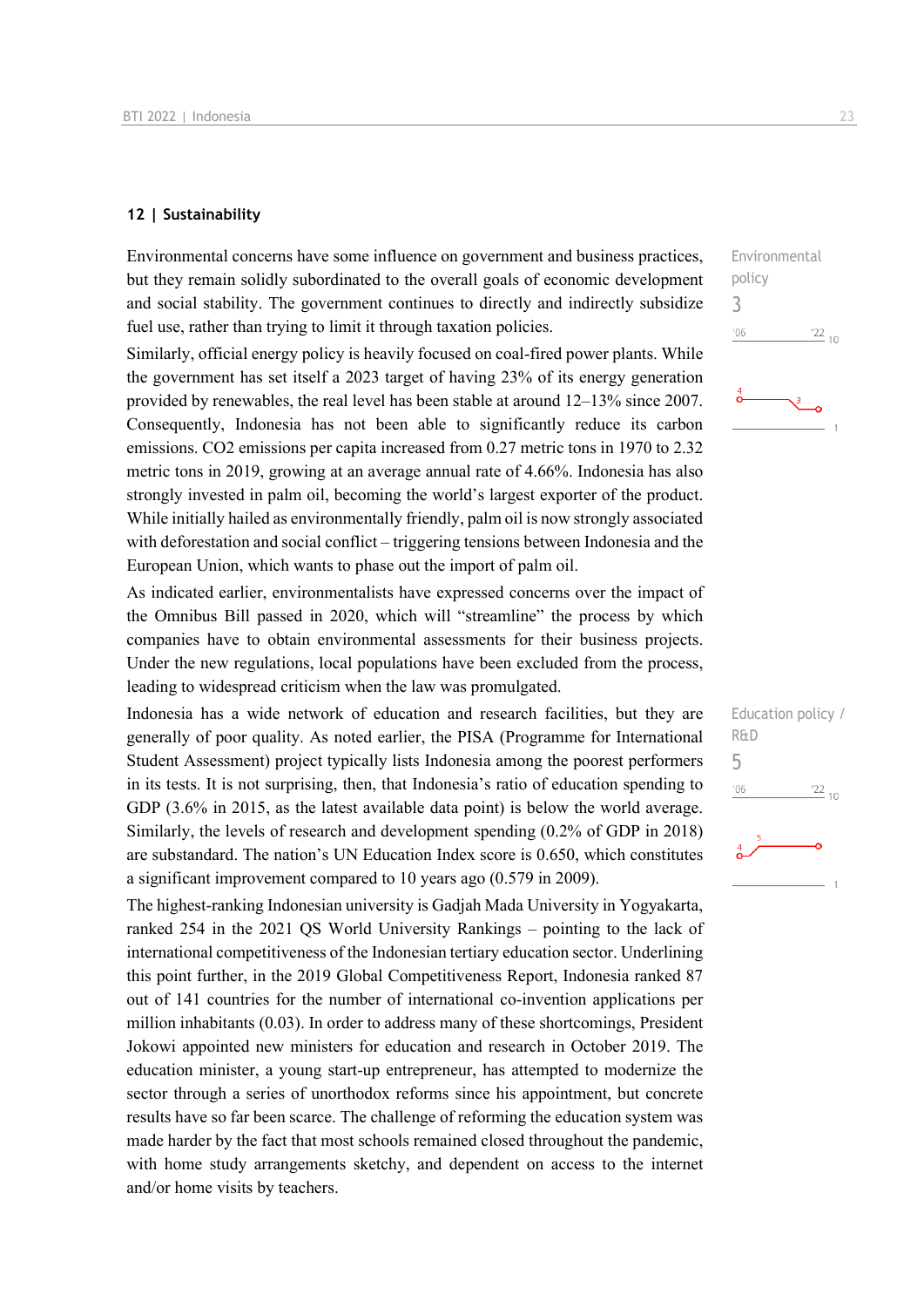### Governance

### I. Level of Difficulty

The major constraints on the Indonesian leadership's governance capacity are poverty, low education levels, limited public infrastructure (especially in regions outside Java and the eastern part of Indonesia), endemic corruption and geographic factors. While the official poverty rate is around 10%, about a third of the population live close to the poverty threshold. Similarly, the lack of an educated workforce remains a challenge, although tertiary education enrollment rates have been on the rise, reaching 30% in 2019. The rampant corruption and weak rule of law continue to sabotage the development of a modern economy and of public infrastructure such as roads, bridges, electricity generation and transmission facilities and clean water. Finally, Indonesia's geographic conditions also constrain governance capacity. As an archipelago stretching about 5,000 kilometers and encompassing three time zones from its western to eastern end, the country faces considerable transportation, communication and infrastructure challenges. Its geographical location has also made Indonesia highly vulnerable to natural disasters, especially volcanic eruptions, earthquakes, tsunamis, floods and landslides.

Having said that, it is worth noting that Indonesia became a higher middle-income country in 2020 and it was thus widely criticized for using structural constraints as an excuse for its slow response to the COVID-19 crisis. The Jokowi government did very little between January and March 2020 to prepare for the imminent outbreak and offered a lackluster response after that – while poorer neighbors, such as Vietnam, reacted swiftly and decisively. As a result, the number of infections spiraled out of control. By early 2021, Indonesia had by far the highest number of infections and deaths in Southeast Asia, and its economy was in recession. With 850,000 infections, Indonesia had recorded 25,000 deaths at that stage, while Thailand had suffered only 66 fatalities.

**Structural** constraints 6 $106$  $^{22}$  10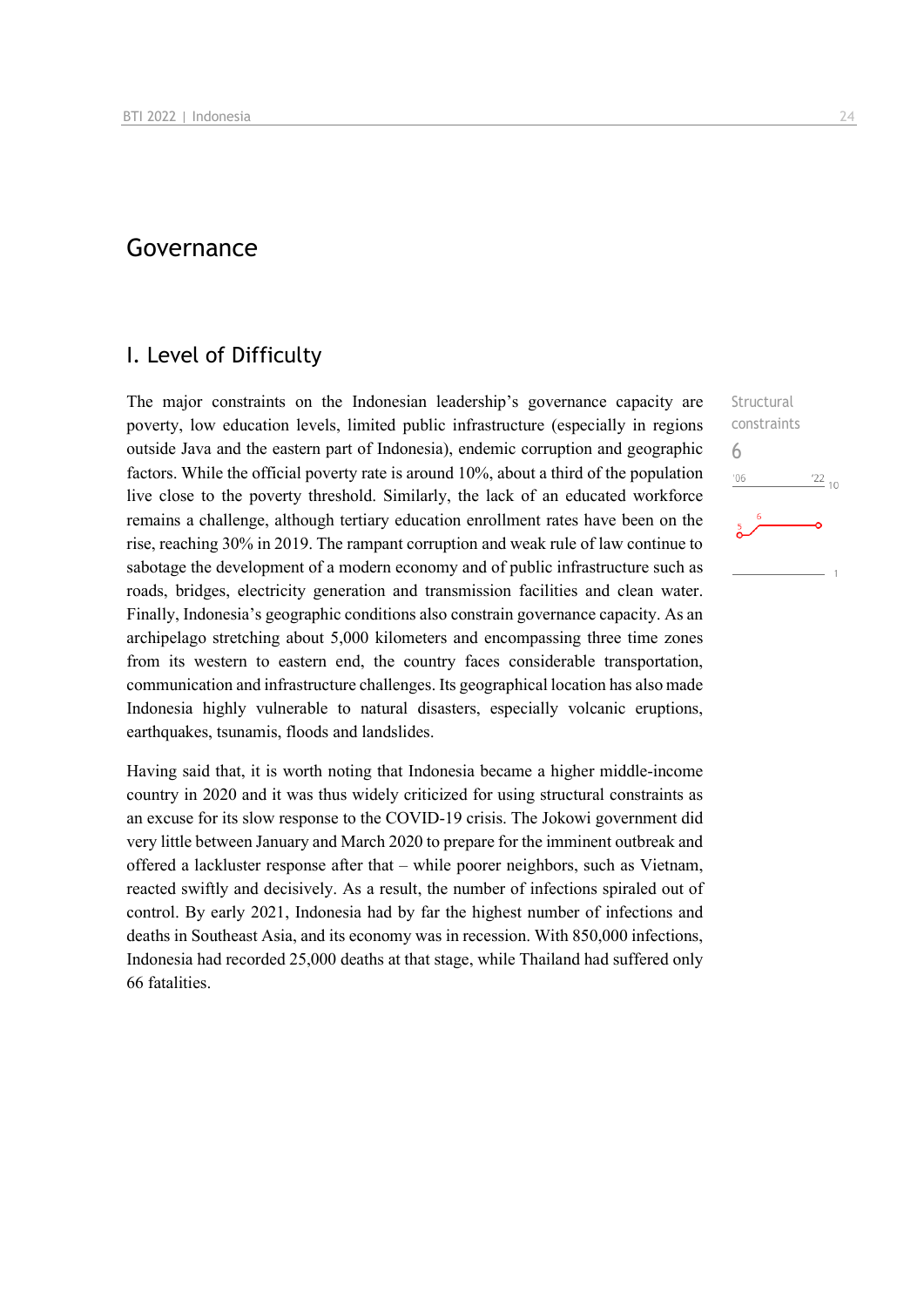While Suharto's authoritarian regime sought to control and suppress civil society activism, regime change led to an explosion in the number of NGOs and other societal organizations. In July 2019, the Home Ministry reported that there were at least 420,381 NGOs in Indonesia, up from 139,507 in July 2013. A new civil society organization law, passed in 2013, tightened regulations for NGOs, but this led only to a spike in registrations, as this was one of the requirements set out by the law. Most of these civil society groups have scrutinized government policies, demanded more popular participation in budgeting, protested against corruption, and represented the poor vis-à-vis bureaucrats, employers and law enforcement institutions.

However, not all civil society groups are supportive of principles of good governance. Some groups openly pursue non-democratic goals, such as limiting the rights of religious minority groups. Other groups are under control of politicians and are used to support their sponsor's interests. Since giving itself the right to ban civil society groups without a court order in 2017, the government has used this authority twice. As noted, both cases involved hardline Islamist groups, although pro-democracy activists have also expressed concern that the government could use the instrument in the future to move against a broader spectrum of political dissent.

The level of violent tensions between sociopolitical groups has declined during the review period, especially following the 2019 elections. But this was largely because the Jokowi government adopted an increasingly repressive stance toward the fringes of the Islamist movement, whose mobilization had destabilized Indonesia in 2016 and 2017. The government also succeeded in splitting Prabowo Subianto, Jokowi's challenger in the 2014 and 2019 elections, from his Islamist supporters by integrating him into the government as minister of defense. However, the banning of two Islamist organizations in 2017 and 2020 does not mean that their followers will go away, nor will the legal prosecution of their leaders discourage further recruitment. If anything, the sense of the Islamists' victimization by a repressive government is likely to attract more sympathizers. Thus, the current stability is superficial rather than substantive. The potential for polarization in Indonesia to re-emerge around another major event – such as the 2024 elections, in which Jokowi will not be able to run again – remains significant.

During the COVID-19 pandemic, the fault lines in Indonesian politics remained visible, with Jakarta governor Anies Basdwedan – a 2024 presidential contender and the preferred candidate for Islamists – regularly clashing with Jokowi over the best approach to containing the virus. While there were no violent incidents surrounding the Jokowi-Baswedan rivalry, in December 2020, police killed six bodyguards of Rizieq Shihab, the Islamic Defenders Front leader who was under observation for violating COVID-19 social mobility rules. Before this controversy could trigger more unrest, the government banned the organization and put Shihab in prison.



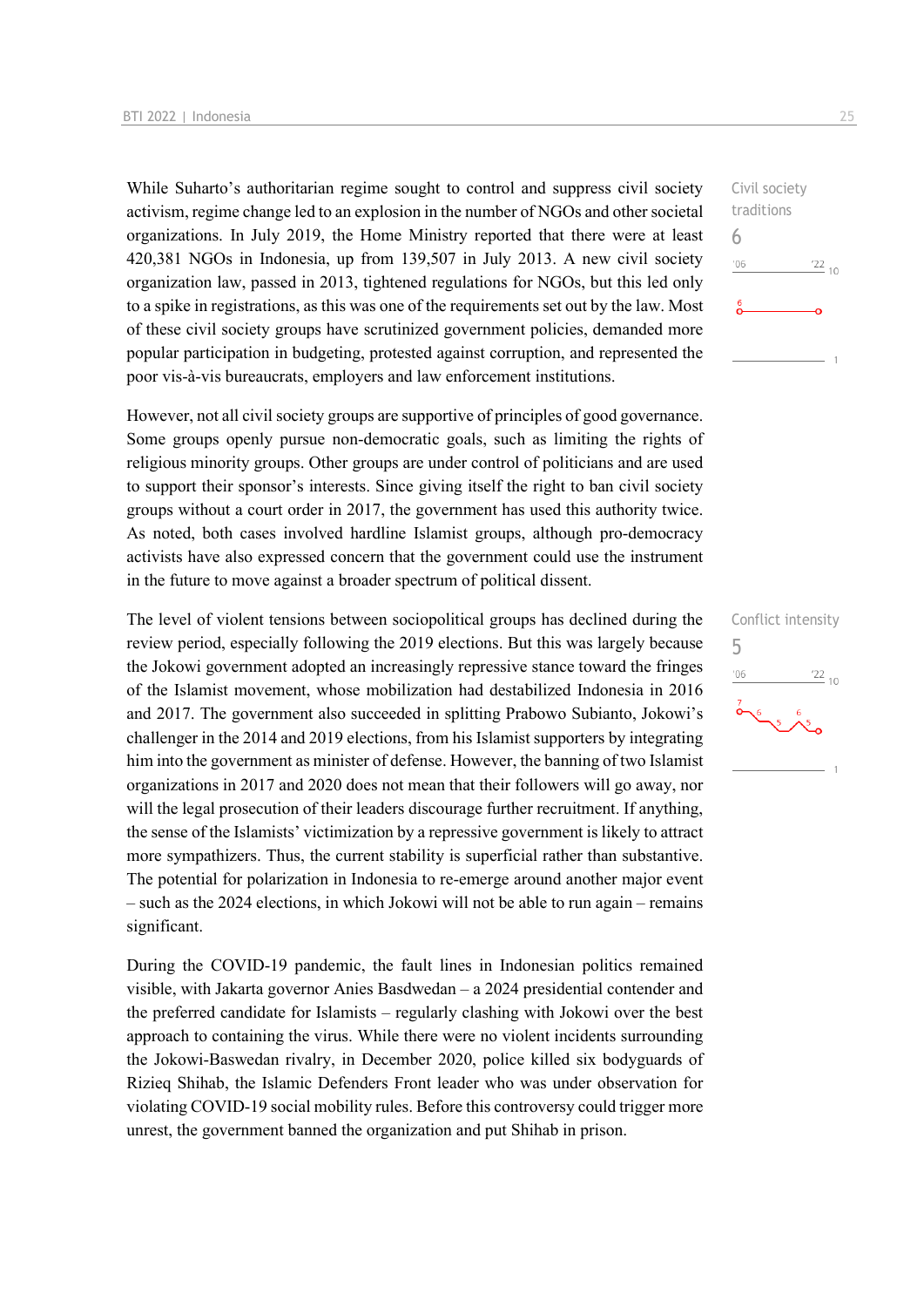### II. Governance Performance

#### **14 | Steering Capability**

The re-election of President Jokowi for a second (and his last) term in 2019 has allowed him to push through the government's priorities without much concern for their electoral consequences. Holding a supermajority in parliament and without the pressure of needing to win another election, Jokowi seems determined to leave a political and economic legacy. For instance, Jokowi had supported the development of the Omnibus Law on Job Creation long before the 2019 election but had held back because of its unpopularity. After the election, by contrast, he ensured that it was passed, despite widespread societal opposition, using the COVID-19 pandemic restrictions on public gatherings to suppress mass protests.

But the COVID-19 crisis also obstructed the realization of some of the government's priorities. Most importantly, Jokowi wanted to build a new capital in Northeast Kalimantan, leaving behind the overcrowded Jakarta. In his view, moving the capital would create a new balance between Java and the Outer Islands, both politically and economically. As a result of the COVID-19 crisis, however, the plans for a new capital have been shelved and, given how closely the idea is tied to Jokowi personally, it is unlikely that the next president – after 2024 – will revive it. This is despite the fact that the new capital was integrated into the country's long-term development plans drafted by the Planning Ministry (Bappenas), but such plans are often thrown out when the government changes or when short-term interests gain priority.

The government is generally effective in implementing its policies, but it remains dependent on fiscal resources and bureaucratic capacity when trying to realize its programs. Both of these constraints have been long standing but became more pronounced during the pandemic. As a result of its reduced income and increased COVID-19-related spending, the government had to delay or cancel many planned projects (e.g., moving the capital). Similarly, the bureaucracy – which even during normal times was often an obstacle to effective policy implementation due to vested interests, red tape and corruption – became overstretched. The distribution of social assistance, for example, was hampered by poor data analysis and corruption, and the health bureaucracy was also slow to establish functioning testing and treatment regimes. These fiscal and bureaucratic limitations on policy implementation are likely to remain a structural problem for some time, even after the pandemic is over.

It should also be noted that there remain significant predatory interests in the government (whether in ministries or other executive agencies) that prevent the implementation of policies not because of technical difficulties or bureaucratic

#### **Ouestion** Score



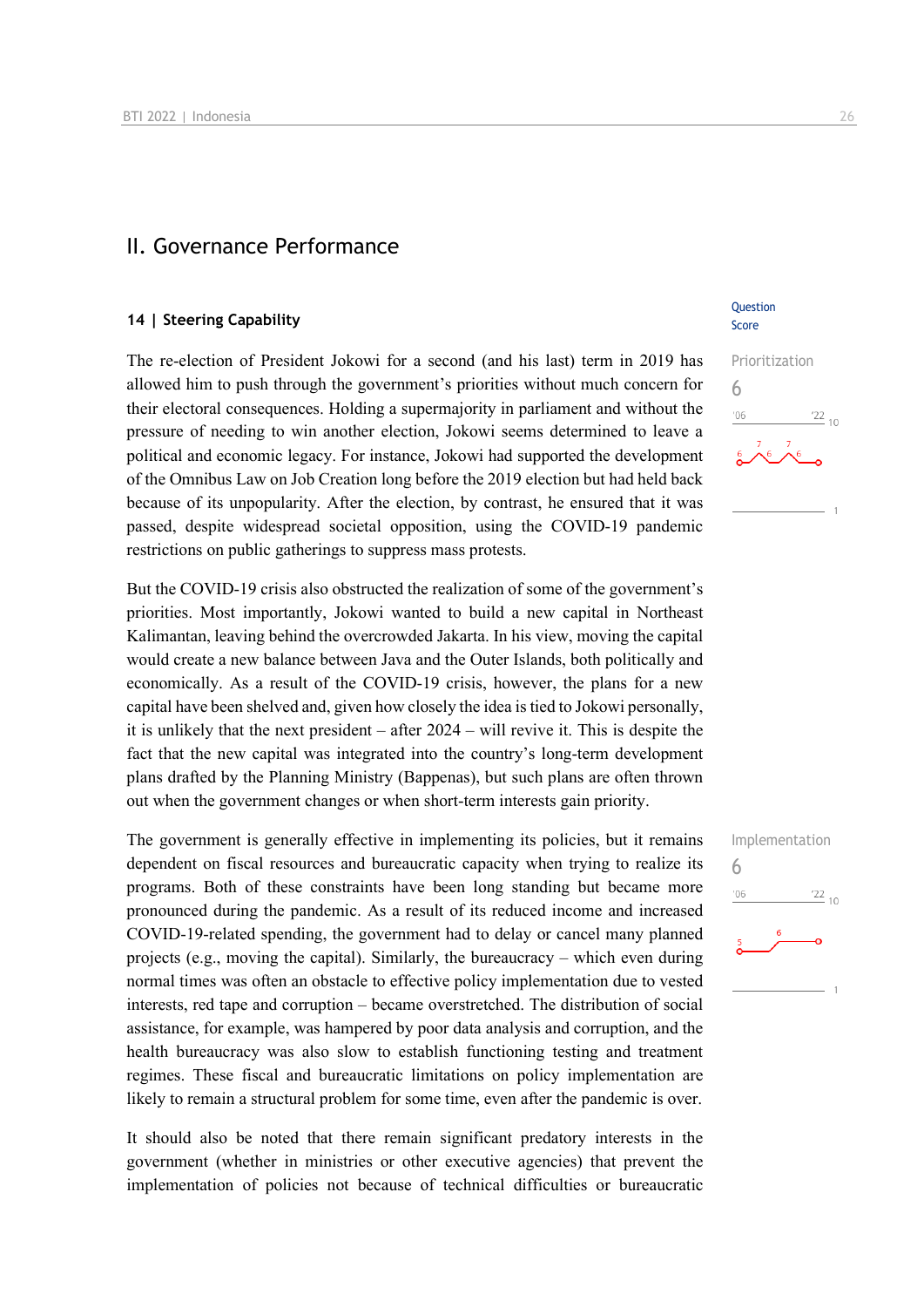resistance, but because they run counter to their own agenda. Jokowi's first post-2019 health minister, Terawan, for instance, was widely criticized for blocking a better, more decentralized health response to the COVID-19 outbreak because he wanted his ministry to monopolize the available resources and capacities. Terawan was replaced in December 2020, but by then he had already done substantial damage to the government's overall crisis response.

In the area of economic and technical development, the government has shown some ability to learn from international experiences and create innovative responses as a result. For instance, the government identified the development of electronic cars and their batteries as a major opportunity for Indonesia, and it has recorded some successes in this regard. In January 2021, Hyundai decided to close its Asia-Pacific headquarters in Malaysia and move it to Indonesia because of this focus on electronic cars.

Politically, however, the Jokowi government has demonstrated a declining capacity (and willingness) to learn from the mistakes of the pre-1998 authoritarian order. The Jokowi government's repression of Islamist actors uses the same rhetoric the Suharto regime deployed and is likely to produce similar results. Under authoritarianism, radical Islamists went underground rather than reform, and there are indications that the same thing is occurring today. Similarly, Suharto's prioritization of economic development over human rights and environmental protection is echoed today in some of Jokowi's approaches, albeit still within a formally democratic framework.

During the COVID-19 crisis, this prioritization of economic development was evident, with Jokowi rejecting stricter public health measures because he feared it would damage the country's growth opportunities. There has also been little evidence that the government has learned from, or even admitted to, mistakes in its handling of the pandemic. Despite continuously increasing infection numbers, Jokowi claimed that his government had done better than most around the world and that Indonesia was "lucky" that he had decided not to impose stricter social mobility restrictions. The latter claim, made on a day in January 2021 when daily infections in Indonesia reached another record, led to strong criticism of the president from experts.

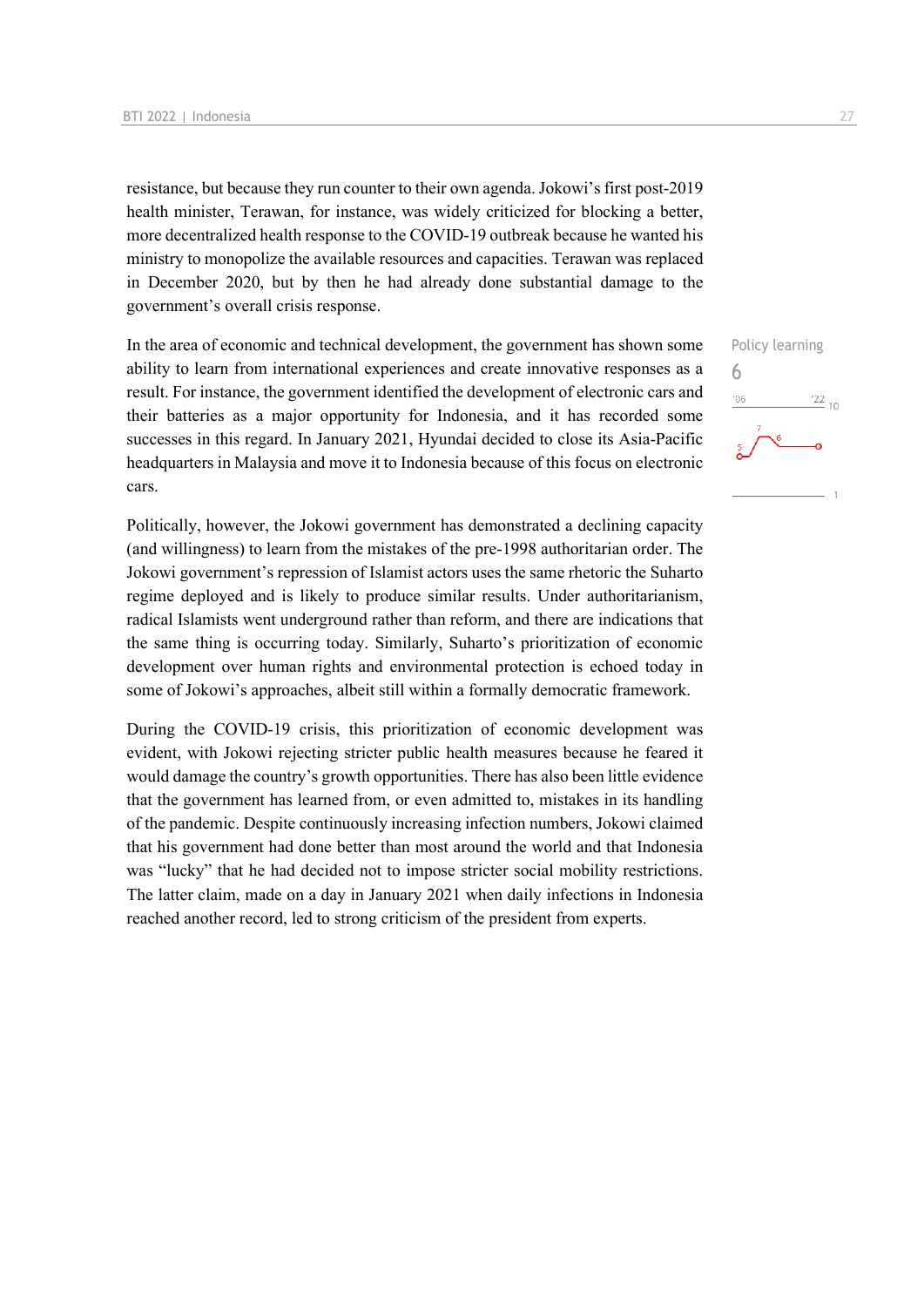#### **15 | Resource Efficiency**

Traditionally, Indonesia has used its vast human and natural resources ineffectively, and the incumbent Jokowi government has not been able to make significant progress in this regard. Its civil service, which comprises 4.3 million employees, continues to be viewed as overstaffed, ineffective and corrupt. The government announced in September 2019 that local governments spend an average of 36% of their budget on civil servant salaries, 13.4% on travel and other official purchases, as well as 17.5% on office expenses. This means that two-thirds of local government budgets are used to cover personnel costs, leaving very little for investment. Indonesia's labor productivity also remains low.

In a 2020 study by the Japan External Trade Organization, Indonesia scored lower in labor productivity than Singapore, Thailand, Vietnam, Singapore, Malaysia and even Laos. In terms of natural resource management, restrictive and unclear policies discouraged many investors, both foreign and domestic, from investing in the capitalintensive oil and gas sector. As a result, investment in that sector dropped from \$19.2 billion in 2014 to \$12 billion in 2019. Instead, investors rushed into cheaper coal and palm oil extraction, causing severe damage to the environment.

The COVID-19 crisis has led to a decline in and re-allocation of available resources – both human and fiscal. To a large extent, the government was transparent about these re-allocations, but there were cases of corruption in which emergency funds were redirected and spent (e.g., in social assistance provision).

There are two major problems with regard to the quality of policy coordination in Indonesia, both of which became visible during the COVID-19 pandemic. First, government ministries are run by a wide range of different parties and actors, and the autonomy of the latter in policy formulation is significant. For instance, in April 2020, the Trade Ministry issued 200 special permits that allowed companies to continue operating during a period of social mobility restrictions, although these companies were not on the list of exceptions the Health Ministry or Manpower Ministry had signed off on. This led to a situation in which controllers of the Manpower Ministry were surprised to be presented with Trade Ministry permits when they went to specific companies to shut them down. The second major policy coordination problem is related to Indonesia's highly decentralized state organization. During the COVID-19 crisis, the central government often came into conflict with provincial and district governments over the right containment approach, with the central government prioritizing the economy and many local leaders instead prioritizing public health. As a result, a highly fragmented regime of weakly enforced regulations emerged that allowed infection numbers to rise and the economy to decline in line with that trend.

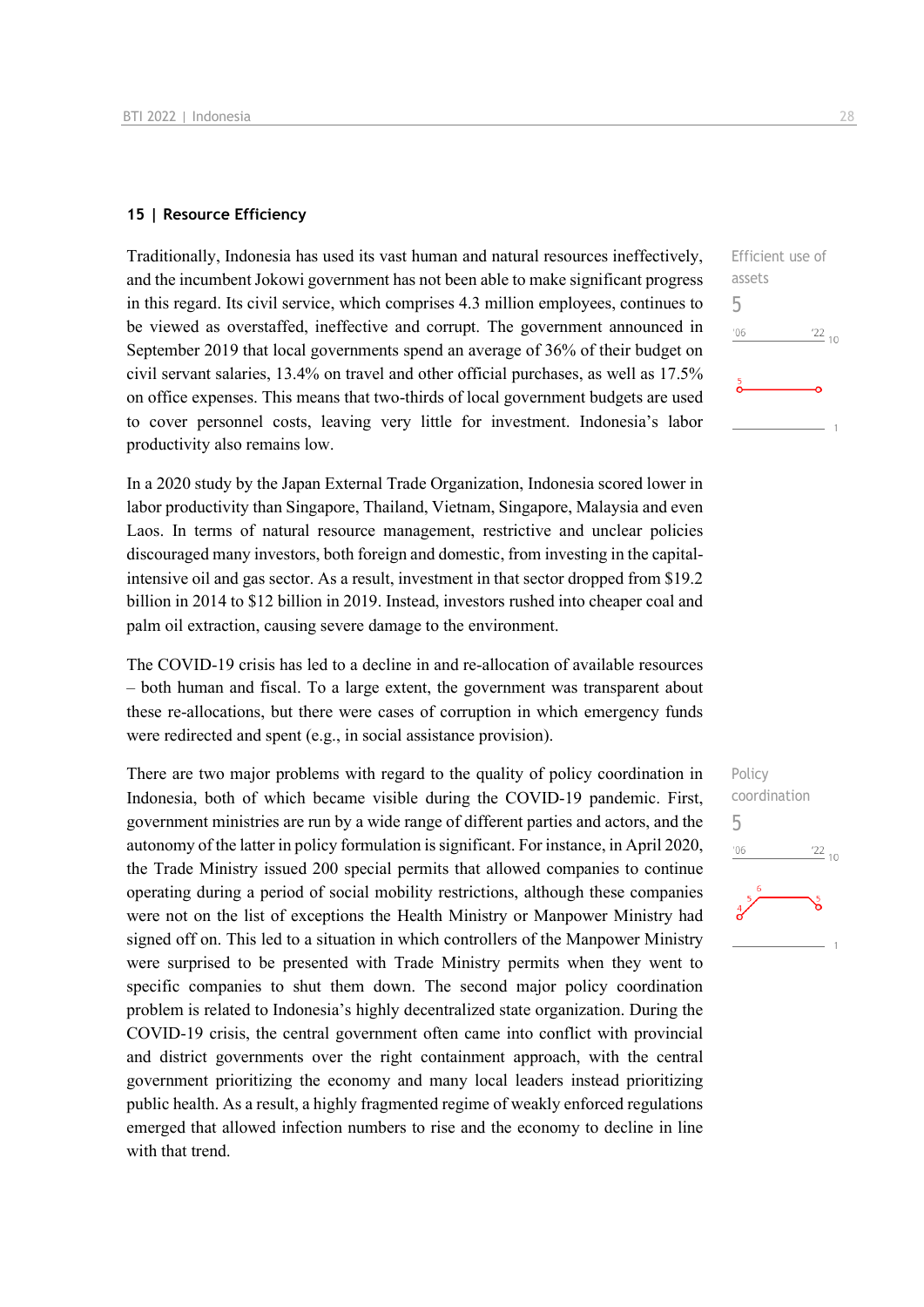The government's commitment to fighting corruption, which was already weak to begin with, declined further in 2019. After a decade of trying to undermine the Anti-Corruption Commission (KPK) through a revision of the law that governed it, elite actors finally succeeded with this effort in 2019. Based on an agreement between the president and the legislature, the KPK lost significant powers (e.g., the authority to wiretap suspects without a court order) and a police general known for his hostility toward the KPK was installed as its leader. These changes to the KPK were reflected in its case statistics. While the KPK launched 30 sting operations in 2018, that number dropped to just seven in 2020 (with most of these occurring in December in an obvious attempt to boost the end-of-year statistics).

There had been large student demonstrations against the change in the KPK law and five people were killed when the police tried to stop them – demonstrating the determination of elite actors to weaken the KPK. These elite actors have also defended the status quo in the regulation of party financing, with only minimal state subsidies granted, and parties and candidates largely self-financing or being externally sponsored. Under this system, political actors have greater flexibility in managing their finances and engaging in clientelistic relationships, as they can avoid the transparency that comes with state funding and strict reporting regimes.

Meanwhile, the auditing of state expenditure remains mostly inconsequential, with findings of the State Auditing Board (BPK) often purely administrative in nature and rarely leading to legal prosecutions of perpetrators.

#### **16 | Consensus-Building**

Elite support for democracy is fragile. While most political actors support democracy on a rhetorical level, it is often unclear what they mean by democracy. President Jokowi's support for democracy, for example, has often been heavily qualified. He stated in August 2020 that democracy had to operate "without disturbing the speed of [government] work and legal certainty as well as the traditional values of our forefathers." Reflecting such qualifications, some segments of the political establishment have in recent years expressed their support for "Pancasila democracy," as named and practiced by longtime autocrat Suharto. In essence, Pancasila democracy is a tightly controlled form of elite democracy, in which the masses are kept in line in order to prevent chaos and disintegration. Suharto's former son-in-law, Prabowo Subianto, promised during the 2019 presidential campaign that he would defend democracy, but there have been persistent questions as to which version of democracy he referred to. Islamist interpretations of democracy, in which democracy is interpreted as Muslim majority rule, are becoming increasingly popular (but also increasingly challenged by the government). Thus, while "democracy" is still a key element of elite and popular discourses, there are significant disagreements over its most fundamental meaning.



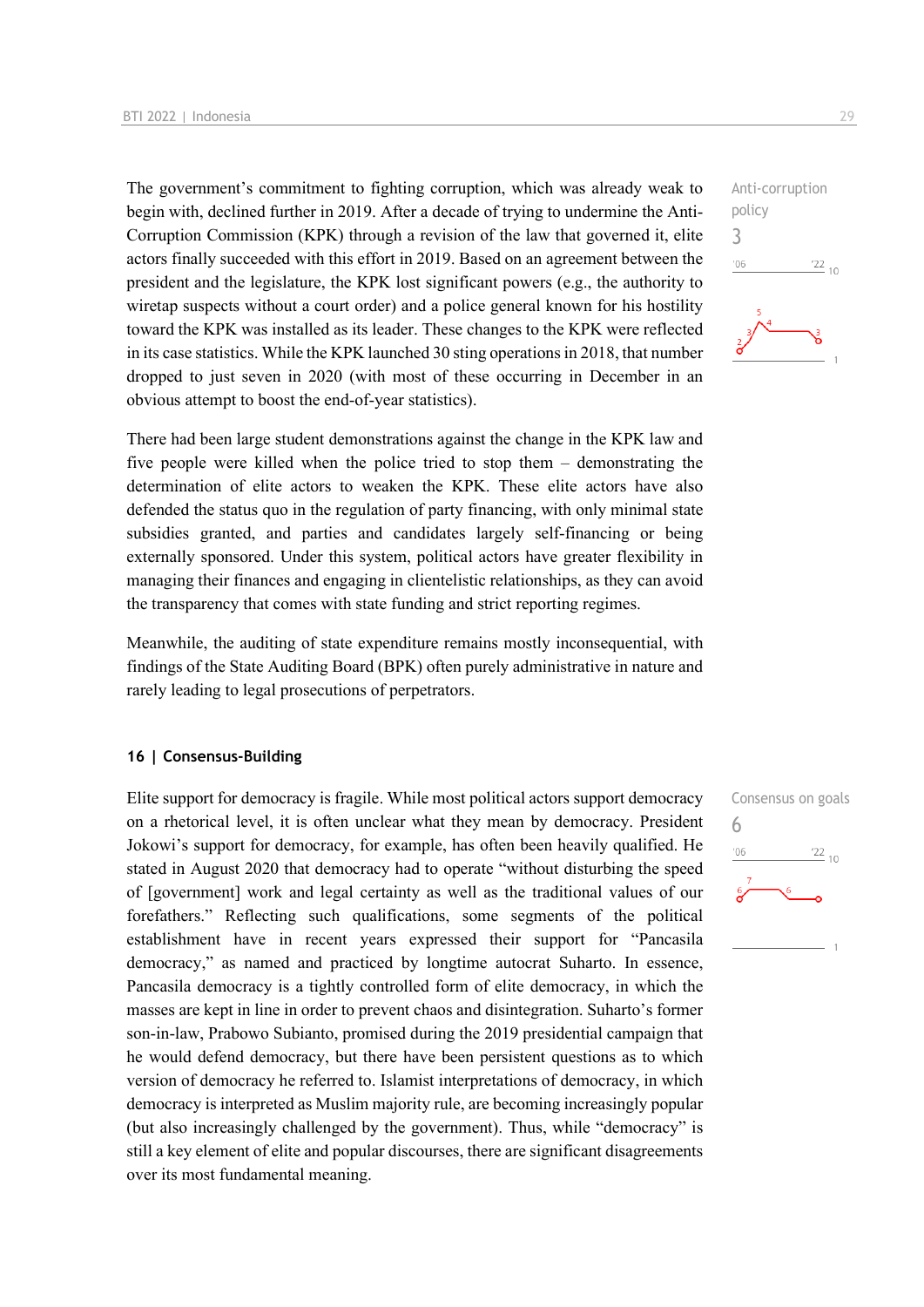Similarly, support for a market economy remains volatile. While the passing of the Omnibus Law and its deregulation packages could indicate increased support for a market economy among the elites, such support is conditional on political contexts. Increased competition ahead of the 2024 elections could easily lead to a return of protectionist rhetoric and policies. In the 2019 election campaign, for instance, Prabowo Subianto pledged that, if elected president, he would stop all imports. After he joined the government in October 2019, however, he quietly shelved such demands and his party voted for the deregulation measures contained in the Omnibus Law. But given that he appears to be seeking another presidential run in 2024 in a coalition with the PDI-P (Jokowi's party which only grudgingly supported the Omnibus Law), it is likely that he will turn against unpopular aspects of the Omnibus Law during the election campaign and promise to revise them.

The role of reformers has gradually declined over the last decade and now no key position in government is held by a major reformer. Traditionally, Indonesia's post-Suharto governments followed a policy of co-opting influential anti-democratic actors (e.g., the military, oligarchs or Islamists) in an attempt to control potential spoilers of the democratic project. Ultimately, however, this approach allowed potential anti-democratic actors to establish themselves in the political infrastructure. In trying to appease these anti-democratic actors, reformers strayed so far from their original political attitudes that they too became part of the status quo they initially tried to change. President Jokowi, for example, was elected as a reformer in 2014, but once in office he accommodated anti-democratic actors to such an extent (including Islamists, especially after their 2016 mobilization) that his reformist image rapidly evaporated. While accommodating some Islamists, he repressed others, further damaging his reformist credentials. Politically and ideologically, he now leads the most conservative post-Suharto government, with anti-democratic actors holding key positions in his administration.

The most important sociopolitical cleavage in modern Indonesia is between supporters of a greater role for Islam in state organization and those who want to maintain the country's existing pluralist constitution. President Jokowi, a pluralist, has tried to moderate potential conflicts arising from this cleavage by integrating some Islamist leaders and ideas into his government. He nominated a conservative Muslim cleric to be his vice president for his second term and appointed his rival in the 2014 and 2019 elections, Prabowo Subianto, to the cabinet. While this has appeased some Islamists, others have continued to oppose the government and have been repressed.

Other cleavages are managed in a more effective, institutional way. Imbalances between regions, for instance, are mitigated by a budget distribution scheme that allocates more funds to resource-poor regions than to those that can generate sufficient income. Class divisions are significant but are generally not expressed politically due to a surprisingly persistent societal sentiment against the class rhetoric



Cleavage / conflict management 6 $\frac{22}{10}$  $106$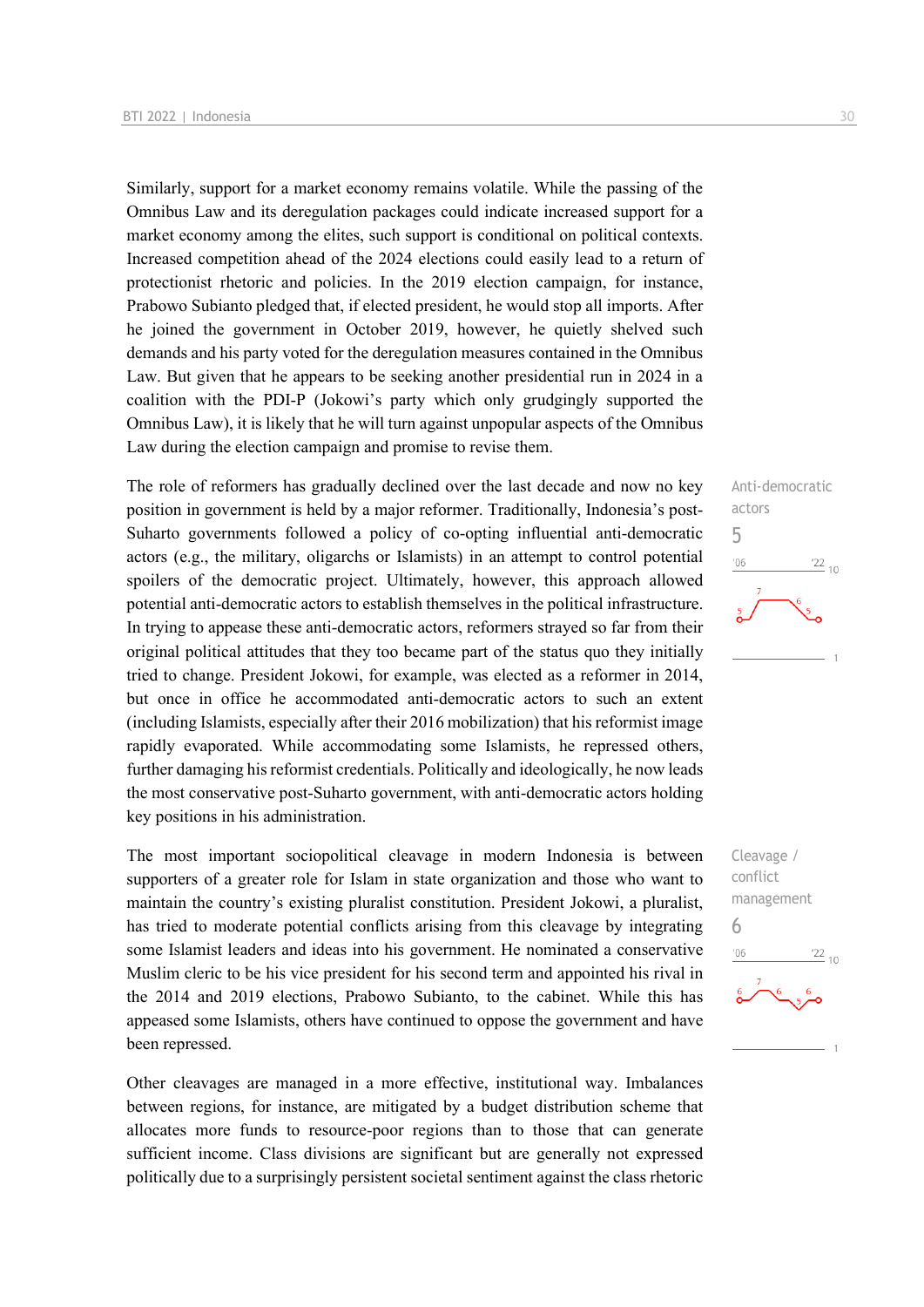used by the Indonesian Communist Party in the 1960s. The party was destroyed in the wake of the military's takeover in 1965 and 1966, and the Suharto regime subsequently led a highly successful ideological campaign against the alleged threat of leftist thinking to the Indonesian state and society.

In contrast to most other Southeast Asian countries, the political environment for civil society activism is much more beneficial. Legal regulations are less strict than in the authoritarian regimes of the region and, in contrast to the Philippines, the government has not pursued a policy of intimidation and coercion. At the national and especially the subnation levels, there are a myriad of examples for government–civil society cooperation.

However, in recent years, the willingness of the Jokowi government to take into account and accommodate the diverse interests of Indonesia's vibrant civil society has significantly declined. At the same time, as there are reformist and non-reformist elements in Indonesian civil society, accommodation of their interests by government is not always helpful for the promotion or entrenchment of democracy. Over the last decade or so, Indonesian governments had generally been more responsive to nonreformist, conservative civil society actors than to their progressive counterparts. However, since his re-election in 2019, President Jokowi has shown that he wants to reduce his responsiveness to both conservatives and progressives. His clear determination to ignore societal objections to the revision of the anti-corruption law and the passing of the Omnibus Law highlighted his intention to complete his second term without paying much attention to criticism from civil society of whatever ideological or political color. During the pandemic, the government used civil society activism to fill gaps in its provision of social assistance, but otherwise exploited the restrictions on social mobility to enact unpopular policies. For example, the Omnibus Law, a new mining law and a revised Constitutional Court law were rushed through parliament without noteworthy civil society participation (or even recognition of civil society dissent).

While Jokowi promised early in his presidency to resolve past human rights abuses and consider issuing an apology for the state's role in the killings of hundreds of thousands of communists in 1965 and 1966, there are no signs that he will live up to that promise before his second term expires in 2024. Powerful interests in the military and police, and within Muslim organizations have warned him against revisiting the 1965/66 events, and urged him to instead maintain the anti-communist rhetoric adopted by the Suharto and most post-1998 governments.

There have also been no credible initiatives to bring justice to the victims of human rights abuses perpetrated during the 1998/99 political transition or in Papua, where the military and police continue to commit abuses. While the government announced in late 2019 that it planned to revive the Truth and Reconciliation Commission legislation that had been scrapped by the Constitutional Court in 2006, such promises have been routinely made by successive post-2006 cabinets only to be shelved amidst

Civil society participation

 $\frac{22}{10}$ 

Reconciliation

 $\frac{22}{10}$ 

3

 $106$ 

6

 $106$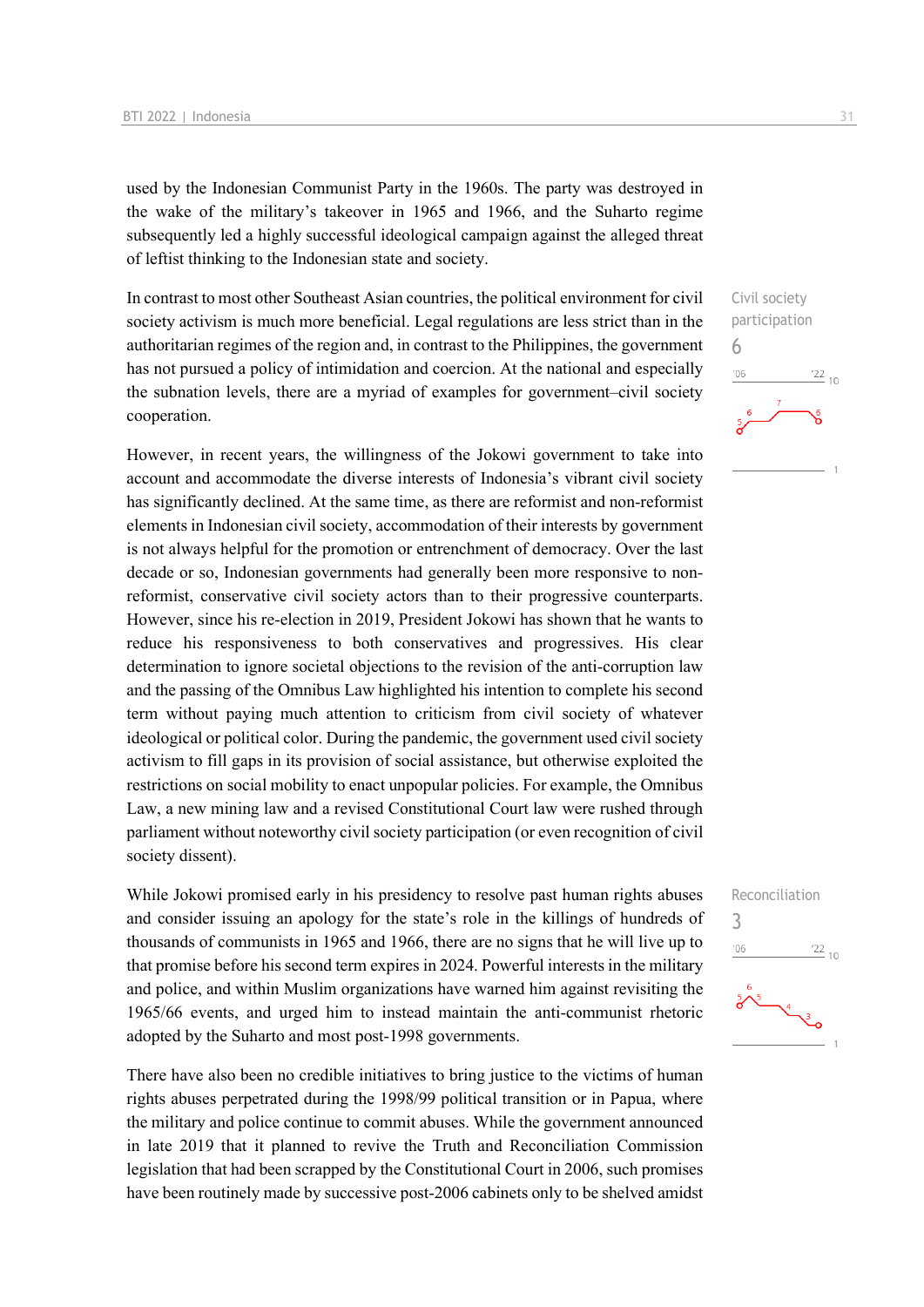significant opposition from both inside and outside the ruling political elite. Most human rights activists are, therefore, skeptical that this time will be any different, especially since the pandemic has shifted the government's attention (once again) elsewhere.

#### **17 | International Cooperation**

Over the last decade, Indonesia's focus in the field of foreign aid and assistance has shifted from support for governance reform to loans for large infrastructure projects. In the first decade of the post-Suharto transition, Indonesian governments made extensive use of international democracy assistance to reform the electoral system, launch decentralization and create the Anti-Corruption Commission. But after Indonesia repaid its debt to the IMF in 2006, the country changed its priority to raising international funds for its infrastructure projects. Indeed, donors still working in governance reform were told to scale down their projects. In this sense, Indonesia was effective in using international assistance for its changing development goals.

But the government of President Jokowi in particular has often prioritized cheap and fast solutions over offers that could support Indonesia's long-term sustainability. For instance, in 2018, construction began on a China-funded high-speed railway line between Jakarta and Bandung, after the government rejected a more expensive proposal from Japan. In 2020, when the chaos surrounding the project became fully apparent, the government offered Japan a chance to join a different project that seeks to extend the line to Surabaya – an offer that was met with surprise and frustration in Tokyo. Similarly, the Indonesian government relied on the development of the Chinese Sinovac vaccine as its main vaccination instrument, initially missing out on other vaccines with higher levels of efficacy.

Overall, the government has a roadmap for utilizing international cooperation to further its development, but this roadmap no longer includes democratic reforms and its technical aspects are often adjusted to the limitations of its own resources. It is also noteworthy that Indonesia launched its own Indonesian Agency for International Development (AID) in October 2019, but – with an endowment of \$200 million – its program is still very limited.

Generally, Indonesia is seen as a credible diplomatic partner. Typically, it is a moderate, non-combative actor that consistently promotes multilateral solutions to international problems. All post-authoritarian governments, including the current one, have put great emphasis on portraying Indonesia as a key partner of the West, despite a deepening Islamist sentiment within segments of society. In the economic realm, however, investors have complained about frequent policy flip-flops and continued legal uncertainty. In September 2019, for instance, Indonesia moved forward a proposed ban on nickel-ore by two years, hitting unprepared investors. The Omnibus Law passed in 2020 was supposed to bring more stability to investment policies, but it remains to be seen whether this will actually occur.





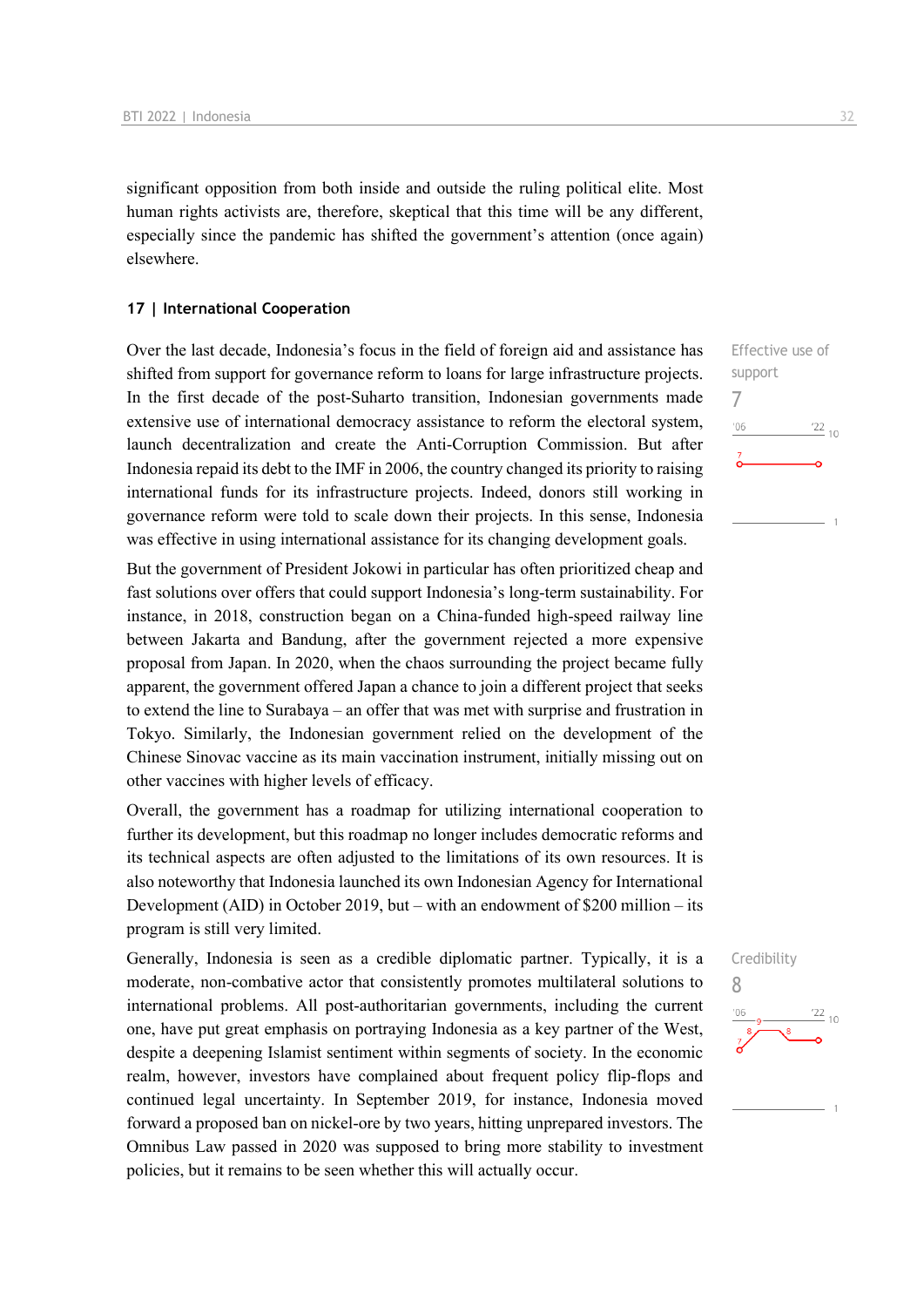Indonesia's credibility also suffered somewhat during the COVID-19 crisis, with the government insisting from January to early March 2020 that the country was COVID-19 free, despite most experts believing that the virus was already circulating in the population. Once Indonesia announced its first cases in early March, it maintained one of the lowest per capita testing numbers in the world, leading to artificially low case statistics. While the Jokowi government took these low case numbers to mean that it was handling the crisis well, the WHO and international governments warned that Indonesia was simply not testing enough. In April 2020, the Australian ambassador to Jakarta left the country, as he had pre-existing health conditions that meant COVID-19 posed a very risk to him. This earned Australia a rebuke from the Indonesian Foreign Ministry, which (correctly) viewed the withdrawal as an expression of a lack of confidence in Indonesia's ability to control the virus. Other ASEAN countries, which generally did significantly better in containing the virus, also did not respond to Indonesia's frequent requests to discuss the re-opening of borders. In short, the Indonesian narrative of the government successfully managing the COVID-19 pandemic was not shared internationally.

Indonesia has mostly maintained its diplomatic strategy of de-escalation and cooperation (a strategy adopted since Suharto's rise to power in 1966), making it a significantly more trusted neighbor than in the early 1960s, when it was widely perceived as a security threat to the region. Indonesia remains the key actor in ASEAN, it contributes to the G20 and Asia-Pacific Economic Cooperation (APEC), and has generally stable relations with its largest neighbor, Australia. A free-trade agreement with Australia was ratified in 2020, after years of negotiations and several delays due to occasional diplomatic tensions. Jokowi also visited Australia in early 2020, just before the COVID-19 crisis made most international travel impossible. Similar to the Indonesia-Australia relationship, there have been regular, small diplomatic scuffles between Indonesia and Malaysia (mostly in relation to the many Indonesian migrant workers in Malaysia), but the overall relationship between the two countries continues to be stable – as is the case between Indonesia and its other Southeast Asian neighbors.

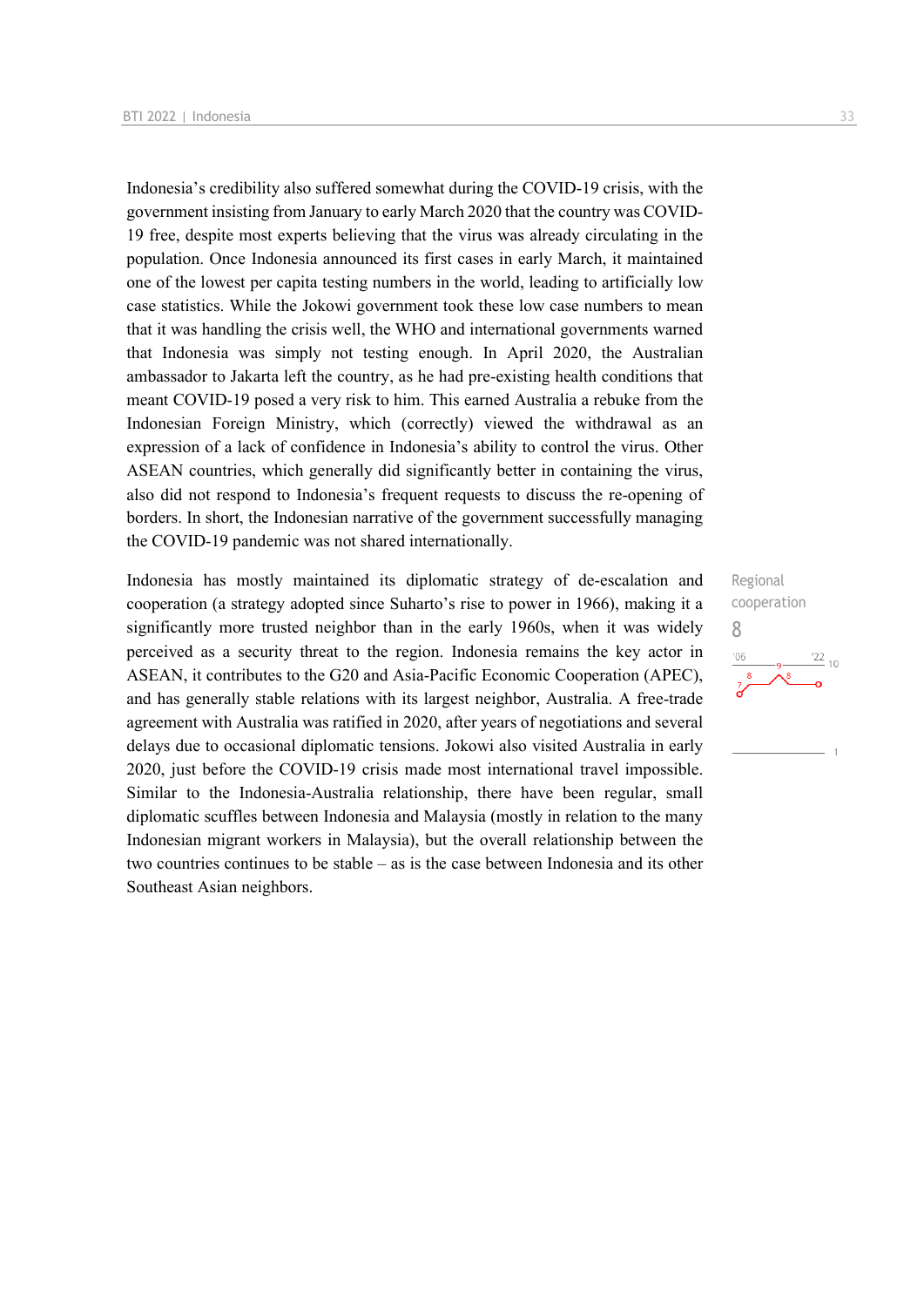## Strategic Outlook

During its first two decades of post-authoritarian reform, Indonesia wrestled with long-standing structural obstacles to better governance, such as corruption, weak institutions, populist tendencies, poverty and low educational standards. These problems remain pressing and attempts to overcome them need to be relaunched if Indonesia is to speed up its recovery from the COVID-19 crisis. This is because many of the problems mentioned above were partly responsible for Indonesia's much-criticized response to the COVID-19 crisis in the first place. For instance, corruption in the health care sector and social assistance delivery (the minister for social affairs was arrested in the middle of the pandemic for siphoning off food assistance funds) meant that Indonesia was ill-prepared for a major pandemic such as COVID-19. Thus, dealing with the legacies of the COVID-19 outbreak – an overstretched health care infrastructure, widespread mismanagement in social protection programs and weakened economic foundations – requires a full assessment not only of the pandemic's impacts, but also of the causes for the government's fragmented reaction. Given the government's self-congratulatory tone – it claims Indonesia did better than most other countries – there does not seem to be much interest among the ruling elite to investigate the structural weaknesses of its COVID-19 policies. However, such stock taking will be crucial to putting the country on a path to recovery and improving the government's crisis response capacities in the future.

As the cases of corruption involving social assistance delivery during the COVID-19 crisis demonstrated, Indonesia needs to reform its dysfunctional party and campaign financing system. Significantly, the minister of social affairs, who was arrested during the pandemic, was concurrently the deputy treasurer of the government party and in charge of fundraising for the 2024 elections. Under the current party funding regime (which provides almost no state subsidies for parties and fails to enforce oversight regulations), Indonesia's policymakers have become dependent on siphoning state funds or receiving money from oligarchs to pay for their political operations. As a result, legislators and executive leaders have often prioritized their own monetary interests over those of the general public. This has had a serious impact on policy decisions in crucial areas such as economic planning, poverty reduction, infrastructure development, environmental protection, income distribution and natural resource allocation. Consequently, Indonesia should consider introducing substantial and institutionalized state subsidies for parties and electoral candidates to mitigate predatory funding.

In the economic realm, Indonesia should develop a clear and conceptually coherent concept for its trade and investment policies. Since the second term of Yudhoyono's presidency, protectionist and free market policies have been mixed in ways that have left both domestic and international investors confused. Jokowi has exacerbated this confusion by backing a massive deregulation package in 2020, while retaining some of his protectionist stances. This lack of clarity has kept investment levels below their potential and has prevented Indonesia from achieving the economic growth figures enjoyed by China or India for many years. Hence, a consistent economic blueprint